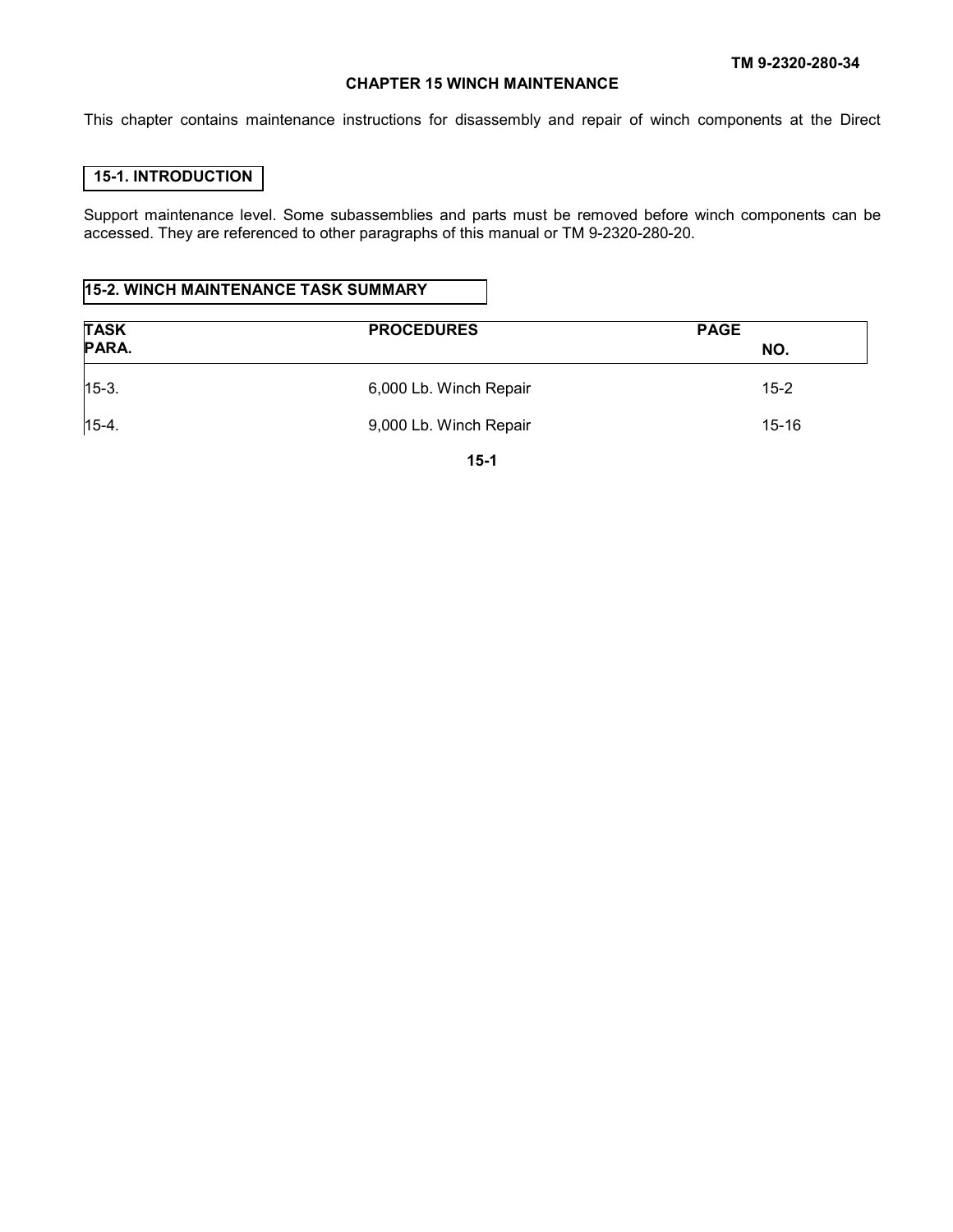| 15 - 3. 6,000 LB. WINCH REPAIR                                                                                   |                                                                                                                                                                                                   |                                   |  |  |
|------------------------------------------------------------------------------------------------------------------|---------------------------------------------------------------------------------------------------------------------------------------------------------------------------------------------------|-----------------------------------|--|--|
| This task covers:                                                                                                |                                                                                                                                                                                                   |                                   |  |  |
| a. Disassembly                                                                                                   | c.                                                                                                                                                                                                | <b>Inspection</b>                 |  |  |
| b. Cleaning                                                                                                      | d.                                                                                                                                                                                                | <b>Assembly</b>                   |  |  |
|                                                                                                                  |                                                                                                                                                                                                   |                                   |  |  |
| <b>INITIAL SETUP:</b>                                                                                            |                                                                                                                                                                                                   |                                   |  |  |
| <b>Applicable Models</b><br>M 1026, M 1026A1, M 1036, M 1038, M 1038A1,<br>M1042, M1044, MI044AI, M1046, M1046A1 | <b>Materials/Parts</b><br>Coating compound (Appendix B, Item 11)<br>Aircraft grease (Appendix B, Item 20)<br>Bushing grease (Appendix B, Item 22)<br>Anaerobic pipe sealant (Appendix B, Item 49) |                                   |  |  |
| <b>Tools</b><br>General mechanic's tool kit:<br><b>Manual References</b>                                         |                                                                                                                                                                                                   |                                   |  |  |
| automotive (Appendix G, Item 1)                                                                                  |                                                                                                                                                                                                   | TM 9-2320-280-20                  |  |  |
| <b>Special Tools</b>                                                                                             |                                                                                                                                                                                                   | TM 9-2320-280-24P                 |  |  |
| Hex head driver, 5/32 in. (Appendix G, Item 117) <b>Equipment Condition</b>                                      |                                                                                                                                                                                                   |                                   |  |  |
| <b>Materials/Parts</b>                                                                                           |                                                                                                                                                                                                   | Winch removed (TM 9-2320-280-20). |  |  |
| O-ring seal (Appendix E, Item 102)<br>Three gaskets (Appendix E, Item 20)                                        |                                                                                                                                                                                                   | <b>Maintenance Level</b>          |  |  |
| Lockwasher (Appendix E, Item 81)<br>Six locknuts (Appendix E, Item 48)                                           |                                                                                                                                                                                                   | Direct support                    |  |  |

a. Disassembly I

**NOTE**  Tag leads for assembly.

- 1. Remove two screws (1) clamps (8) and leads 6C (2) and 7C (3) from drum supports (7).
- 2. Remove three screws (4) and cover (5) from control (6).

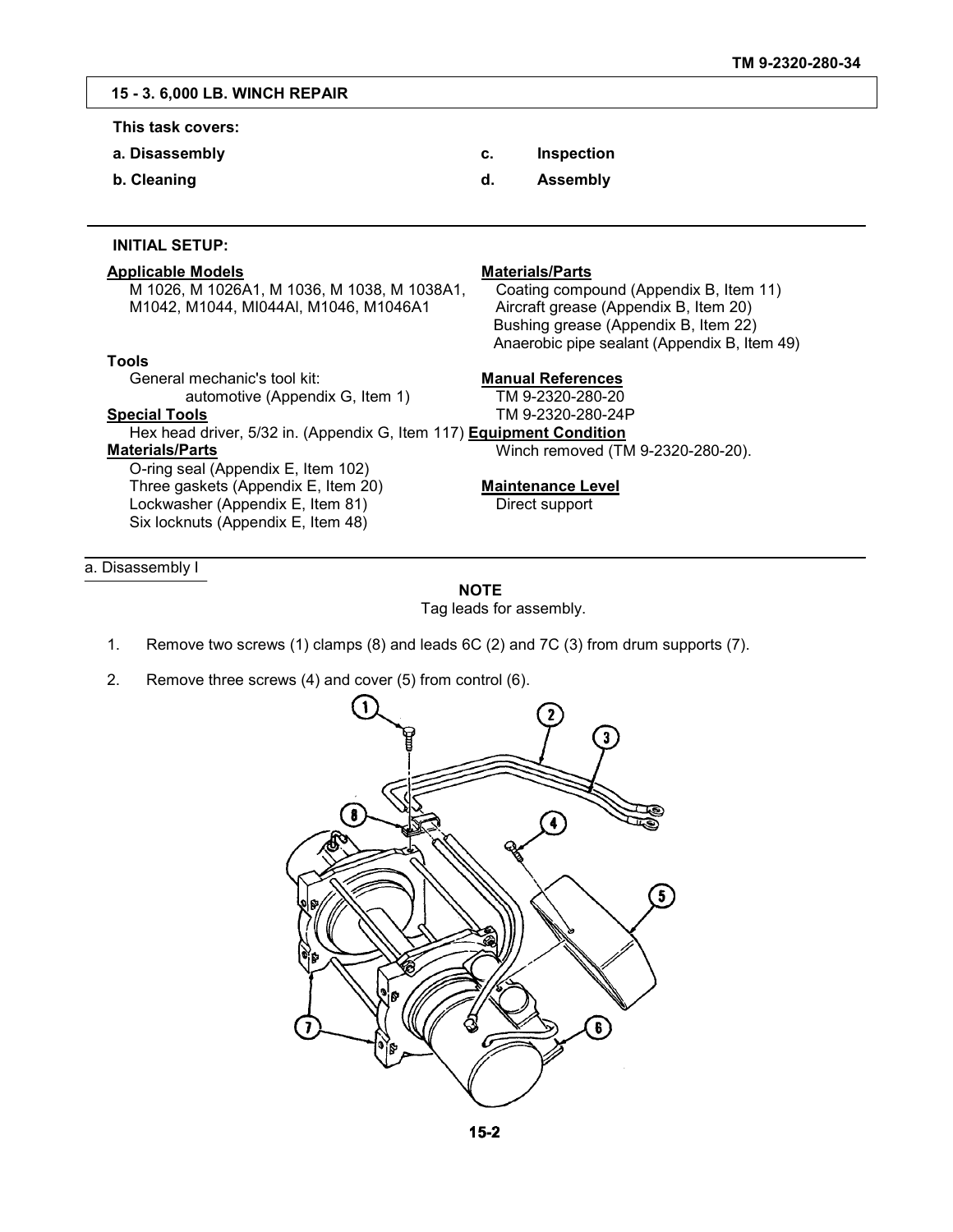### **NOTE**

In order to perform steps 3 through 11, it may be necessary to remove plastic coating from winch.

- 3. Remove nut (11) and lead 6C (2) from control (6).
- 4. Remove capscrew (10), lockwasher (9), and lead 7C (3) from motor (14). Discard lockwasher (9).
- 5. Disconnect motor connector (13) from control connector (12).
- 6. Remove three nuts (15) and control leads (16), (17), and (18) from motor (14).
- 7. Remove vent tube fitting (19) from motor (14).





**TM 9-2320-280-34**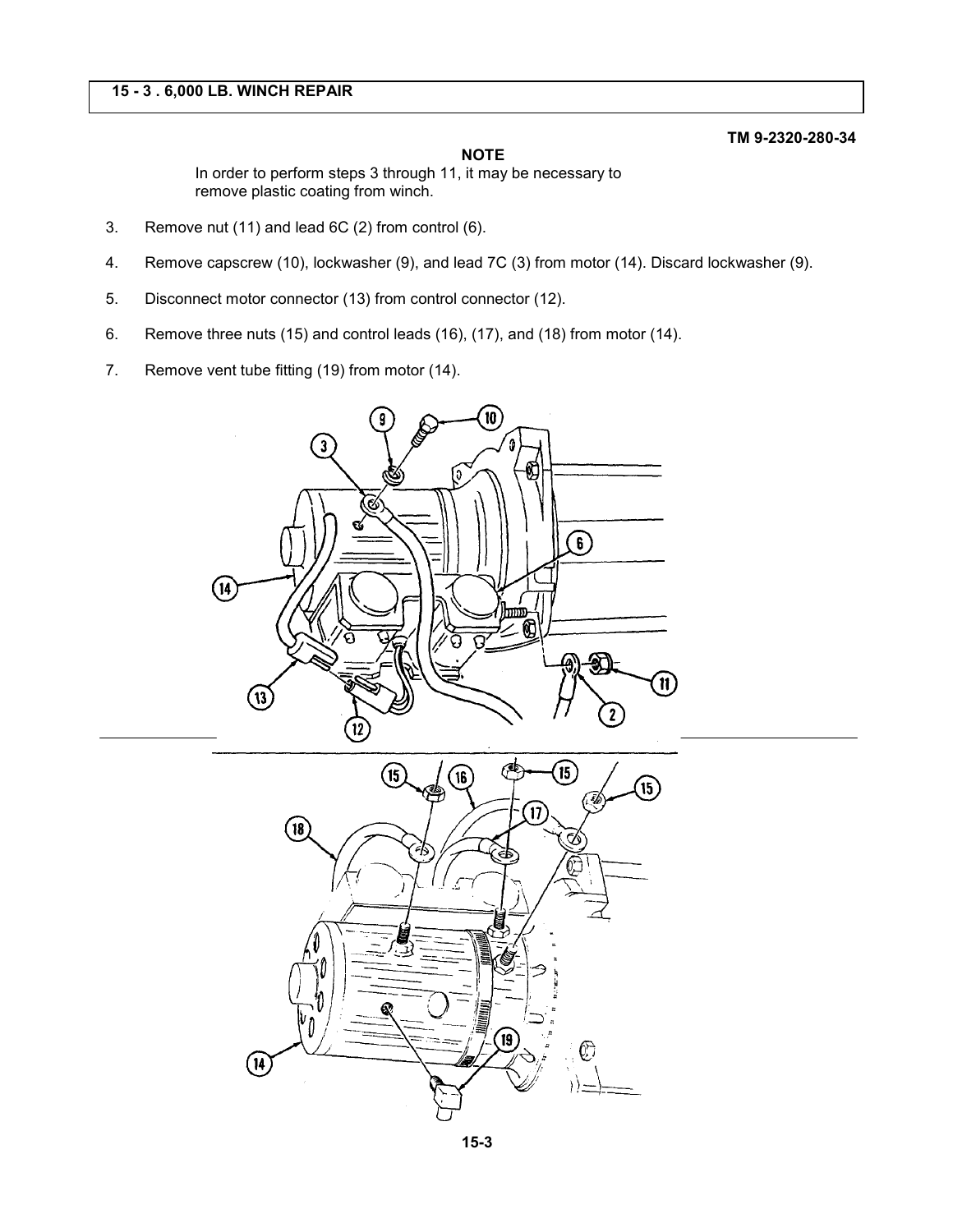- 8. Loosen clamp (2) and remove control (1) from motor (7).
- 9. Remove clamp (2) from motor (7).
- 10. Mark drum support (3) and motor (7) for assembly.
- 11. Remove ten socket head screws (6), motor (7), gasket (4), and coupling (5) from drum support (3). Discard gasket (4).

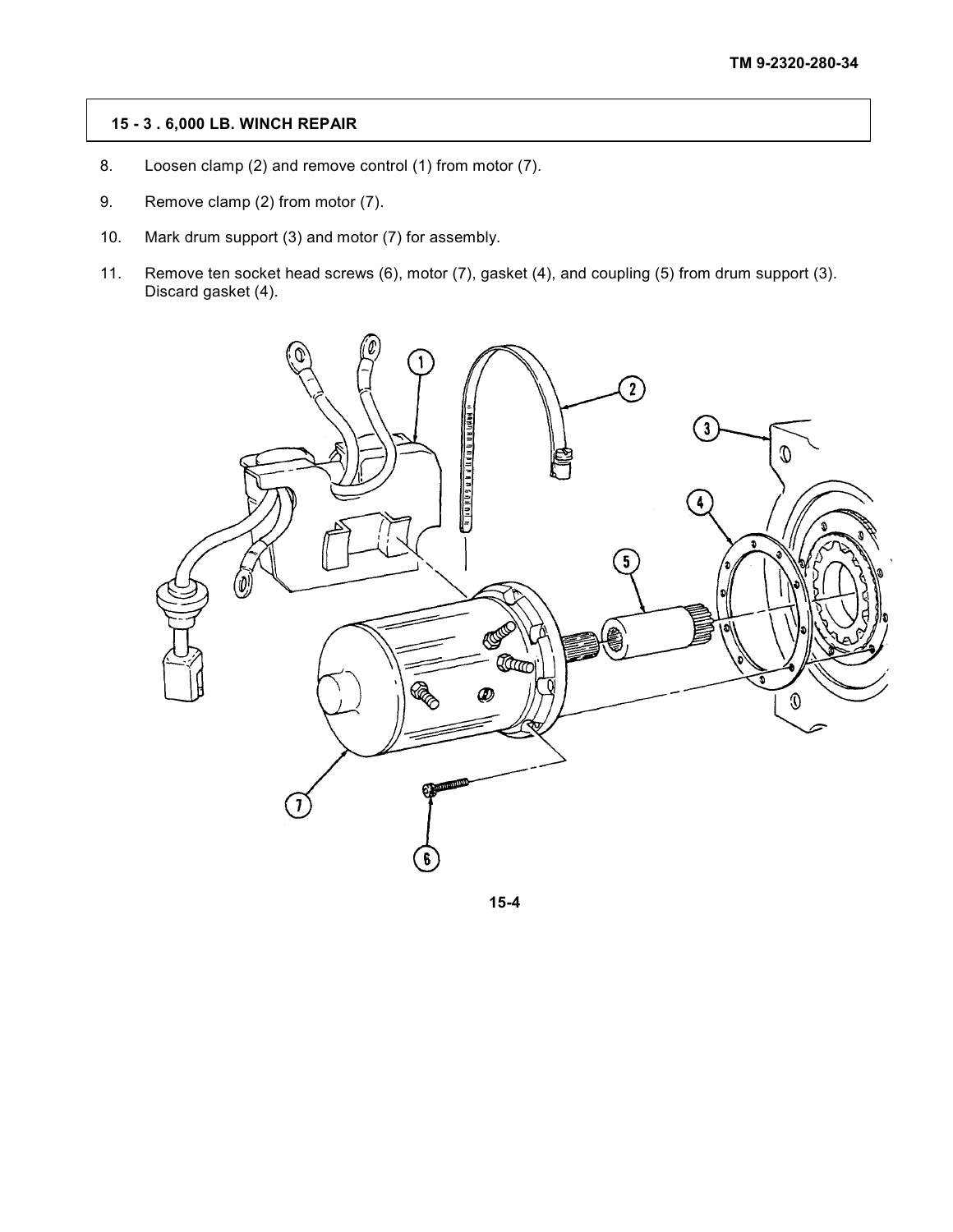- 12. Mark drum support (3), ring gear (9), and end housing (10) for assembly.
- 13. Remove ten socket head screws (8), end housing (10), ring gear (9), and gasket (4) from drum support (3). Discard gasket (4).



- 14. Remove ring gear (9) and gasket (4) from end housing (10). Discard gasket (4).
- 15. Remove stage three gear carrier (16) and thrust bushing (15) from end housing (10).
- 16. Remove set screw (17), spring (18), and ball (19) from end housing (10).
- 17. Remove clutch lever (20) and O-ring seal (21) from end housing (10). Discard O-ring seal (21).
- 18. Remove stage two gear carrier (14), stage one gear carrier (13), stage one sun gear (12), and clutch ring gear (11) from end housing (10).

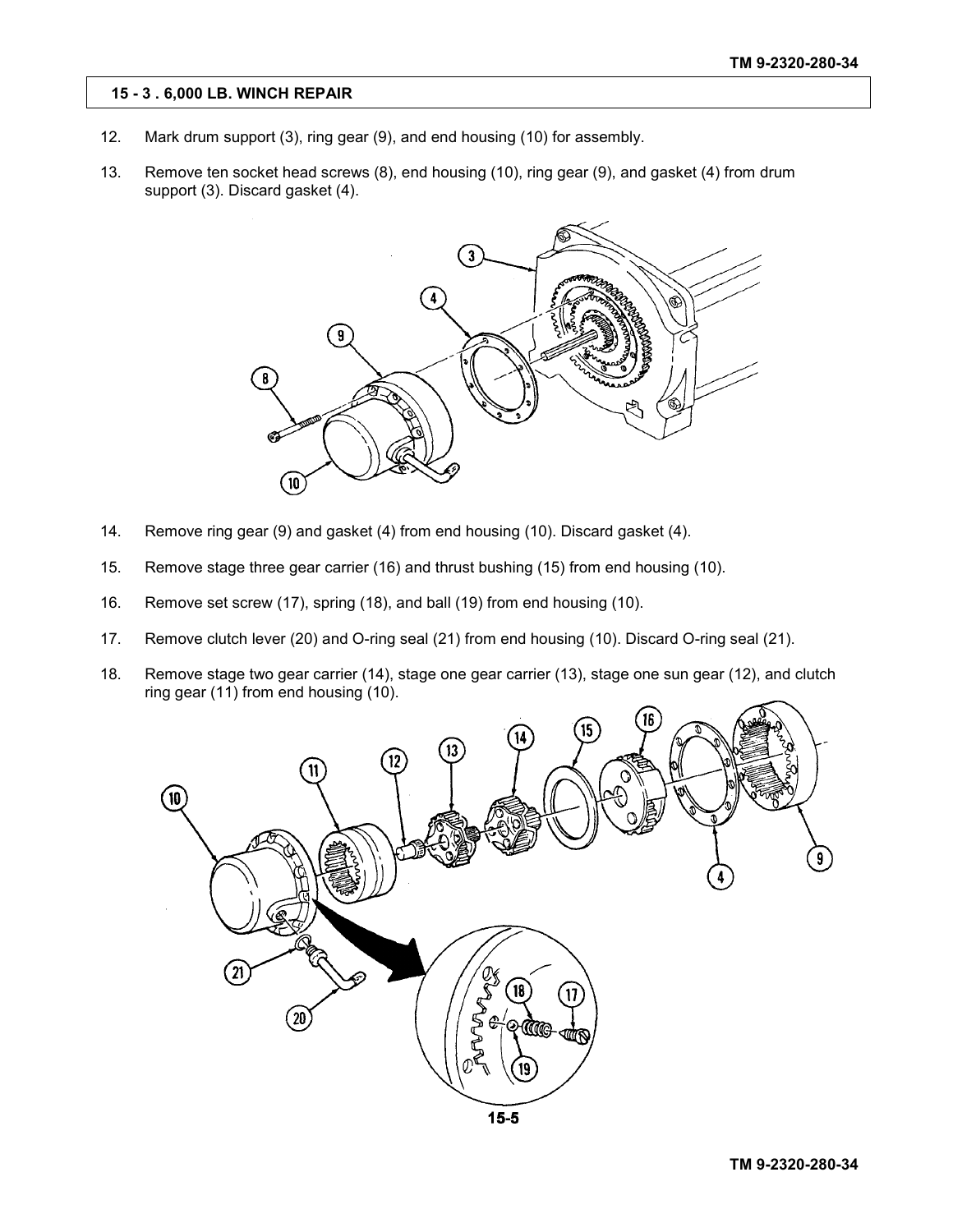- 19. Remove splined drive (10) and retaining ring (11) from drive shaft (8). Remove retaining ring (11) from splined drive (10).
- 20. Remove three locknuts (1) and drum support (2) from tie rods (9). Remove thrust bushing (3) from drum (4). Discard locknuts (1).
- 21. Remove drum (4) and thrust bushing (3) from drum support (6).
- 22. Push drive shaft (8) and brake assembly (7) out of drum (4).
- 23. Remove three locknuts (5) and tie rods (9) from drum support (6). Discard locknuts.

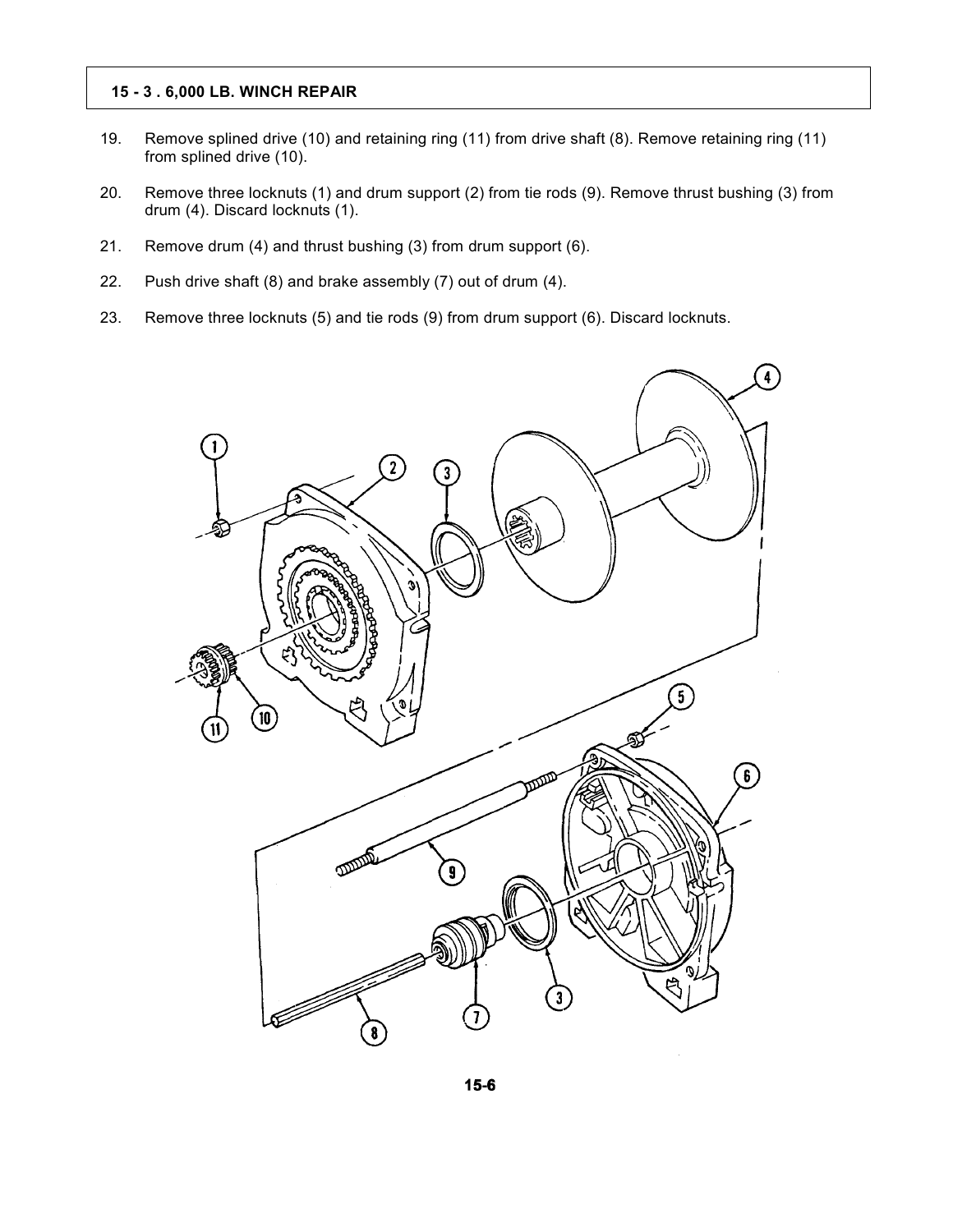# b. Cleaning

# **CAUTION**

Do not clean brake assembly or damage to equipment may result. Clean all winch components except brake assembly (7) in accordance with para. 2-13.

d. I nspection

### **NOTE**

For general inspection instructions, refer to para. 2-14.

1. Inspect drum (4) for damage to splined end (14), flanges (15), and tube (16). Replace winch if damaged.

| 2.            | Inspect drum supports (2) for damage. Replace winch if damaged.                                    |
|---------------|----------------------------------------------------------------------------------------------------|
| 3.            | Remove bushing (12) from drum support (2).                                                         |
| 4.<br>step 8. | Inspect oil seal (13) for damage. Perform steps 5 through 7 if seal (13) is damaged, if not, go to |
| 5.            | Remove seal (13) from drum support (2).                                                            |
| 6.            | Inspect sealing surface (17) of drum support (2) for damage. Replace winch if damaged.             |

7. Install seal (13) into drum support (2).

8. Inspect bushing (12) for damage. Replace if damaged. Install bushing (12) in drum support (2).

9. Repeat steps 3 through 8 for other drum support.

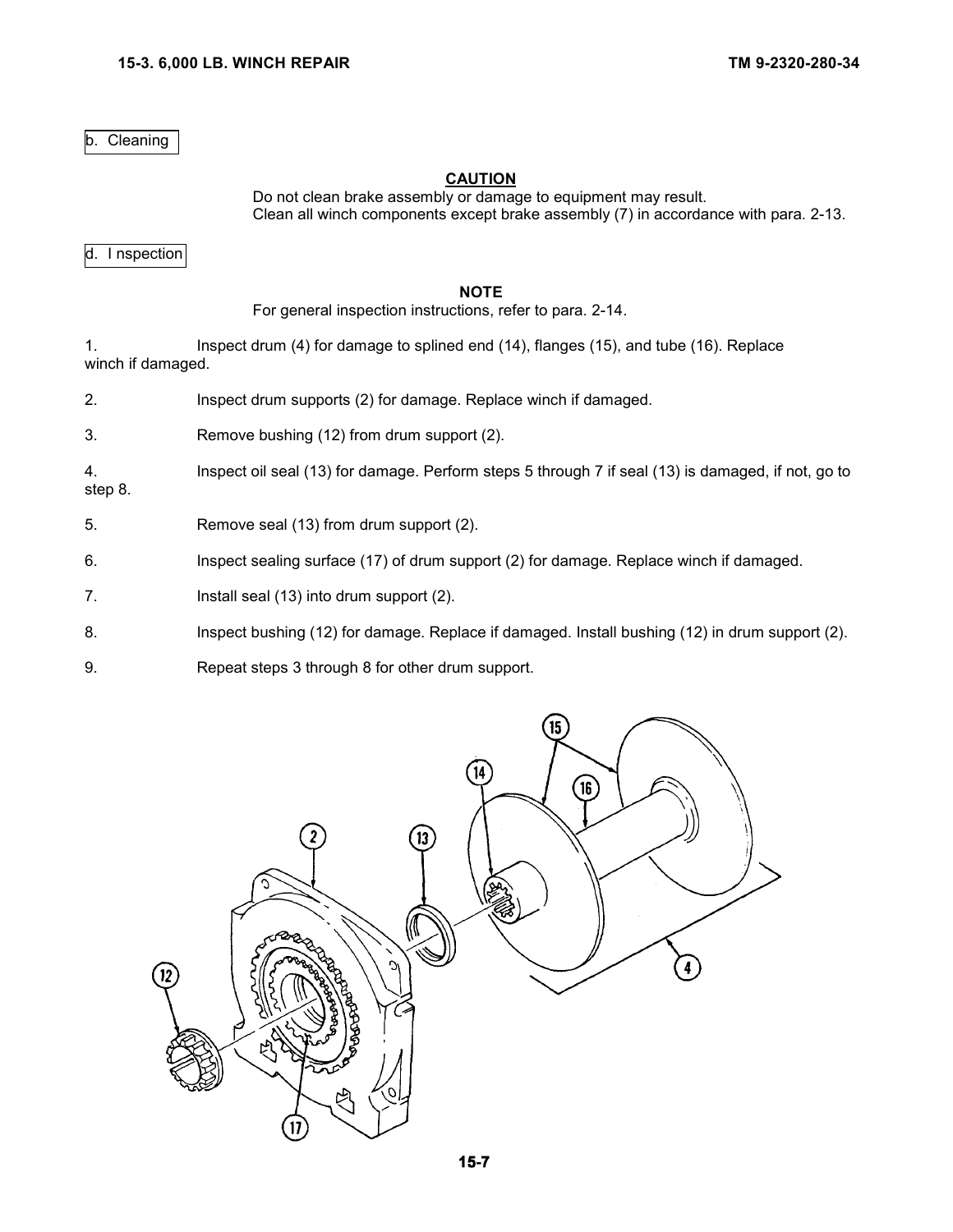### **15-3. 6,000 LB. WINCH REPAIR TM 9-2320-280-34**

- 10. Inspect end housing (1) for damage. Replace if damaged.
- 11. Inspect end housing bushing (2) for damage or wear. Replace if damaged or worn. If bushing (2) isto be reused, lubricate with bushing grease.
- 12. Inspect gear teeth, splines, and machined surfaces of clutch ring gear (3), stage one sun gear (4), stage one gear carrier (5), stage two gear carrier (6), stage three gear carrier (9), ring gear (8), and splined drive (7) for damage. Replace any damaged parts.

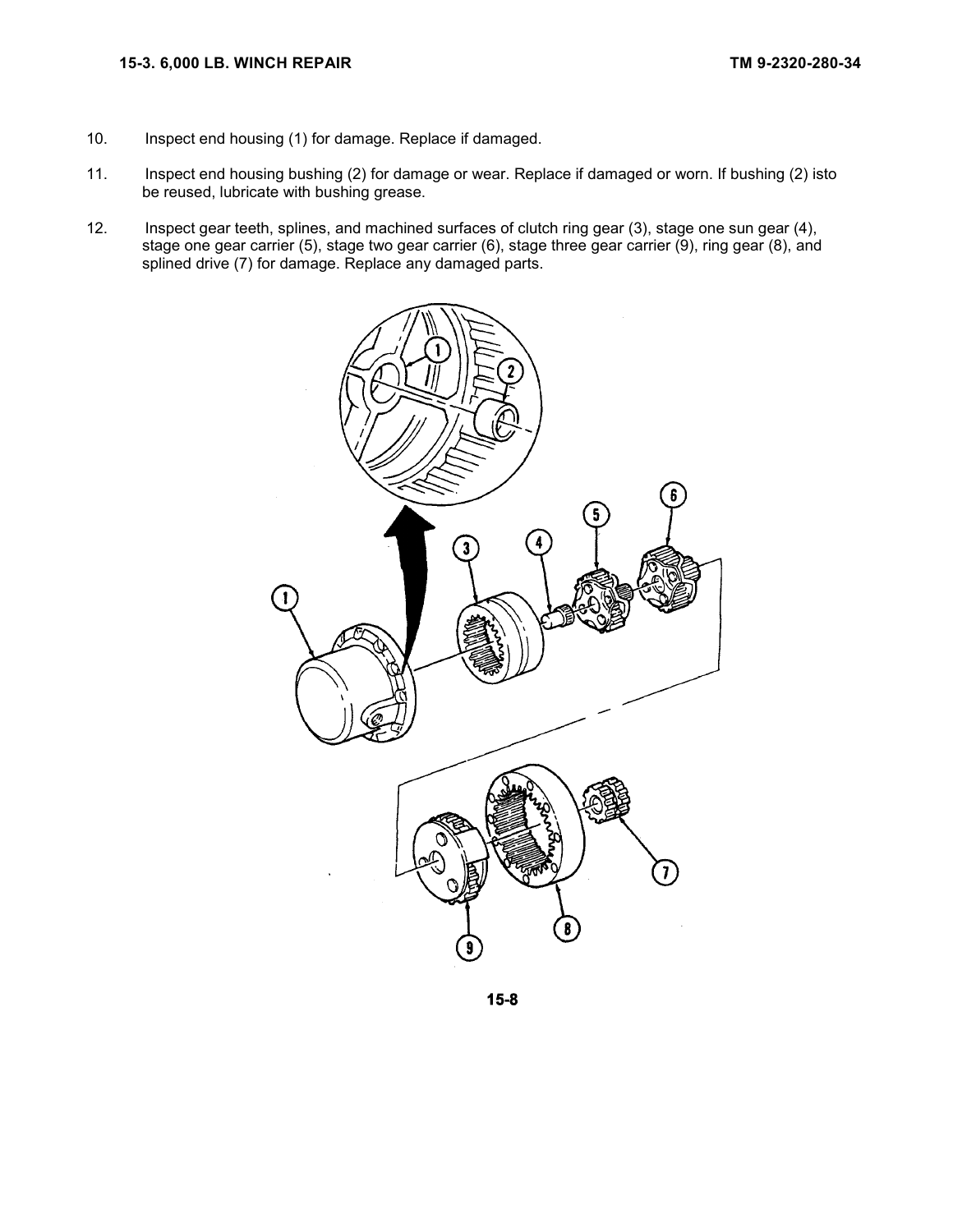# **15-3. 6,000 LB. WINCH REPAIR TM 9-2320-280-34**

- 13. Inspect drive shaft (12) for damage. Replace if damaged.
- 14. Inspect tie rods (14) for damage. Replace if damaged.
- 15. Inspect clutch lever (10) and plastic cap (11) for damage. Replace either if damaged.
- 16. Inspect thrust bushings (13) for damage. Replace if damaged.

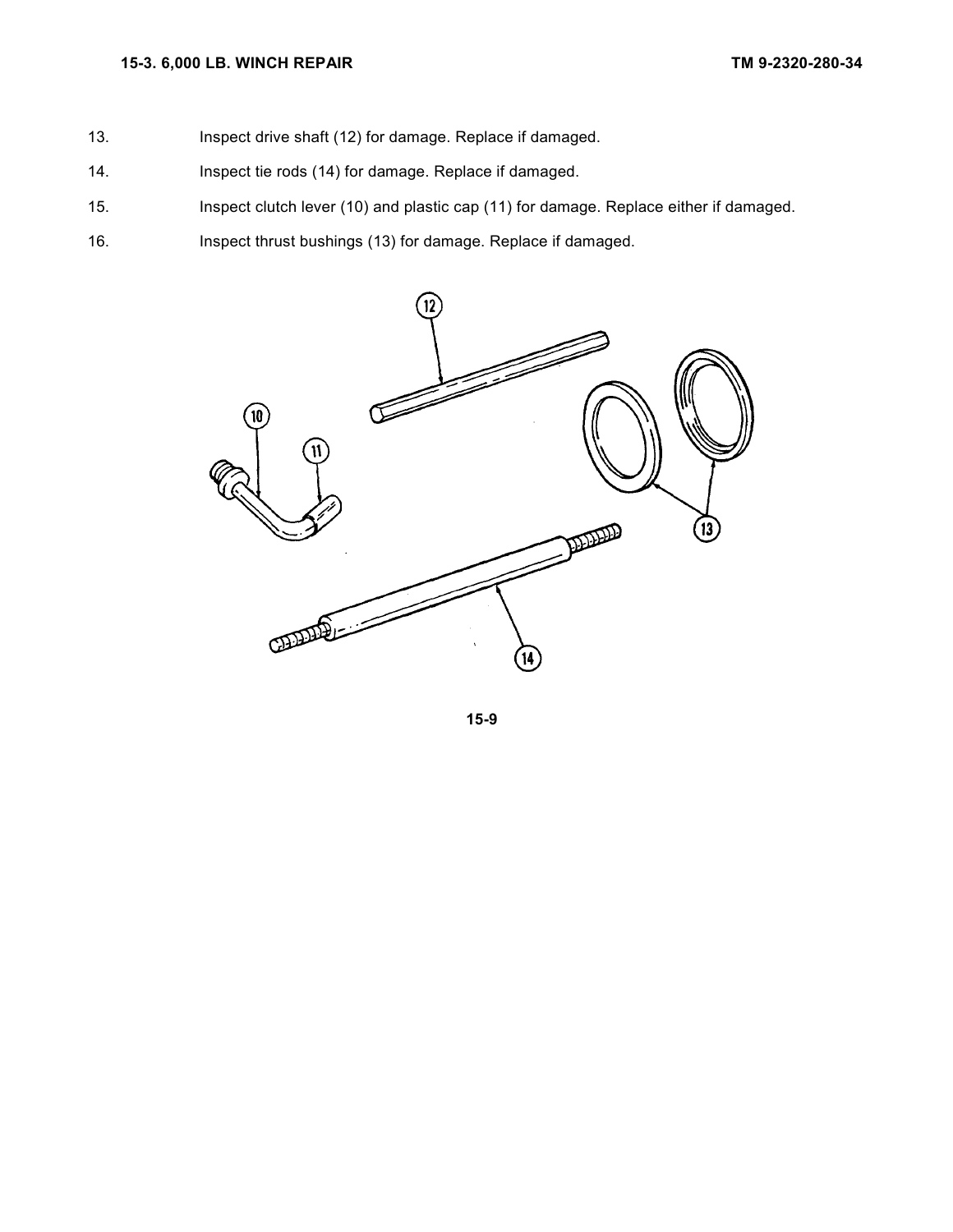#### **CAUTION**

The gaps of both friction rings must be aligned or winch may malfunction causing damage to equipment.

- 17. Inspect friction rings (13) and drive cam (14) on brake assembly (12) for damage. Replace brake assembly (12) if damaged.
- 18. Inspect brake assembly (12) for other damage. Replace if damaged.
- 19. Inspect motor (8), splines (5), mating surface (4), and terminals (7) for damage. Replace motor (8) if damaged.
- 20. Inspect coupling (6) for damage. Replace if damaged.
- 21. Inspect cover (1) for damage. Replace if damaged.

22. Inspect control (3) for damaged leads (2), (10), and (11), breaks in plastic coating, and damaged mounting base (9). Replace control (3) if damaged or repair plastic coating.

23. Inspect all other items in accordance with para. 2-14.

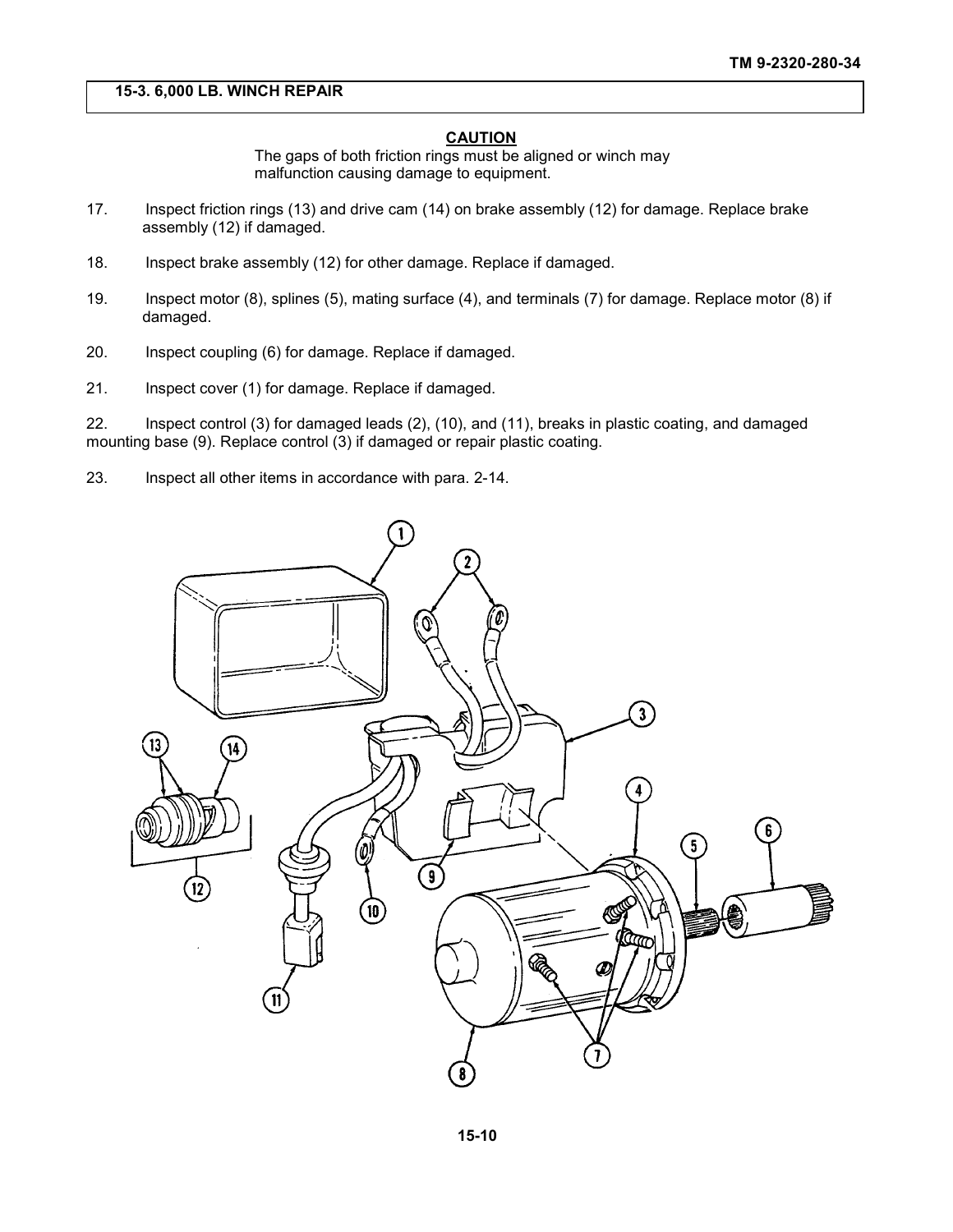d. Assembly

**NOTE** 

For general inspection instructions, refer to para. 2-16.

1. Install three tie rods (21) into drum support (19) with three locknuts (18).

2. Install drive shaft (20) in brake assembly (12) and apply aircraft grease to brake assembly (12).

3. While holding drive shaft (20), rotate brake assembly (12) to compress for installation, and install in drum (17).

- 4. Apply aircraft grease to thrust bushing (16) and install thrust bushing (16) and drum (17) on drum support (19).
	- 5. Install retaining ring (23) on spline drive (24) and install both in drum (17).
	- 6. Apply aircraft grease to thrust bushing (16). Install thrust bushing (16) and drum support (22) on drum (17) and tie rods (21) with three locknuts (15). Tighten locknuts (15) and (18) to 18 lb-ft (25 N.m).

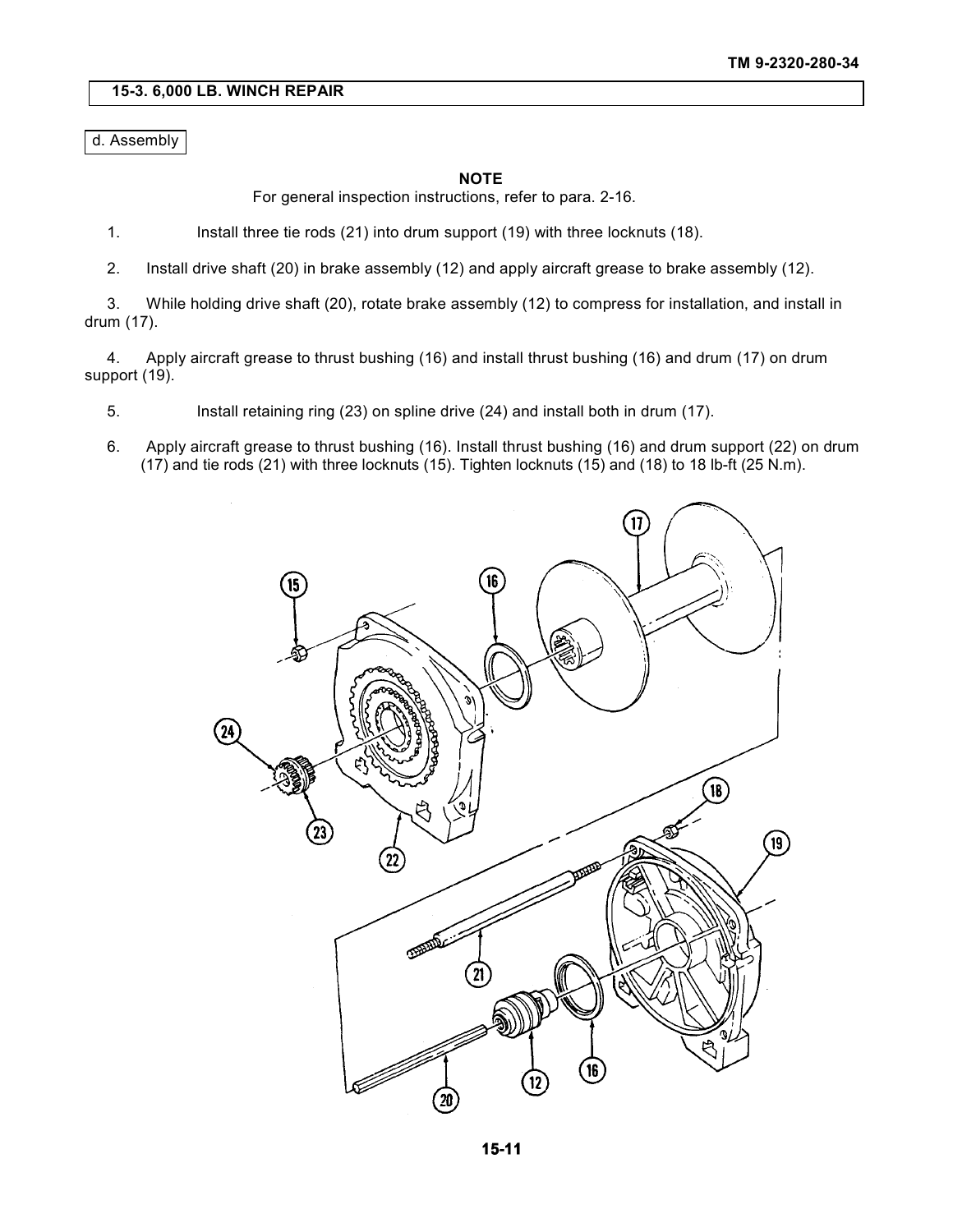- 7. Install clutch ring gear (2) into end housing (1) with pointed ends of gear teeth facing in.
- 8. Install O-ring seal (14) on clutch lever (13) and apply aircraft grease to unpainted surface of clutch lever (13).
- 9. Align groove in clutch ring gear (2) with hole in end housing (1) and install clutch lever (13) in end housing (1).

### **CAUTION**

Do not tighten set screw past flush with housing or damage to winch may result.

- 10. Install ball (12), spring (11), and set screw (10) in end housing (1).
- 11. Apply aircraft grease to stage one sun gear (3), stage one gear carrier (4), and stage two gear carrier (5)
	- and install in end housing (1).
	- 12. Apply aircraft grease to thrust bushing (6) and stage three gear carrier (7) and install in end housing (1).
	- 13. Install gasket (8) and ring gear (9) on end housing (1).
	- 14. Install end housing (1), ring gear (9), and gasket (8) on drum support (15), ensuring to align reference marks with ten socket head screws (16). Using a hex head driver, tighten screws (16) to 35 lb-in. (4 N.m).



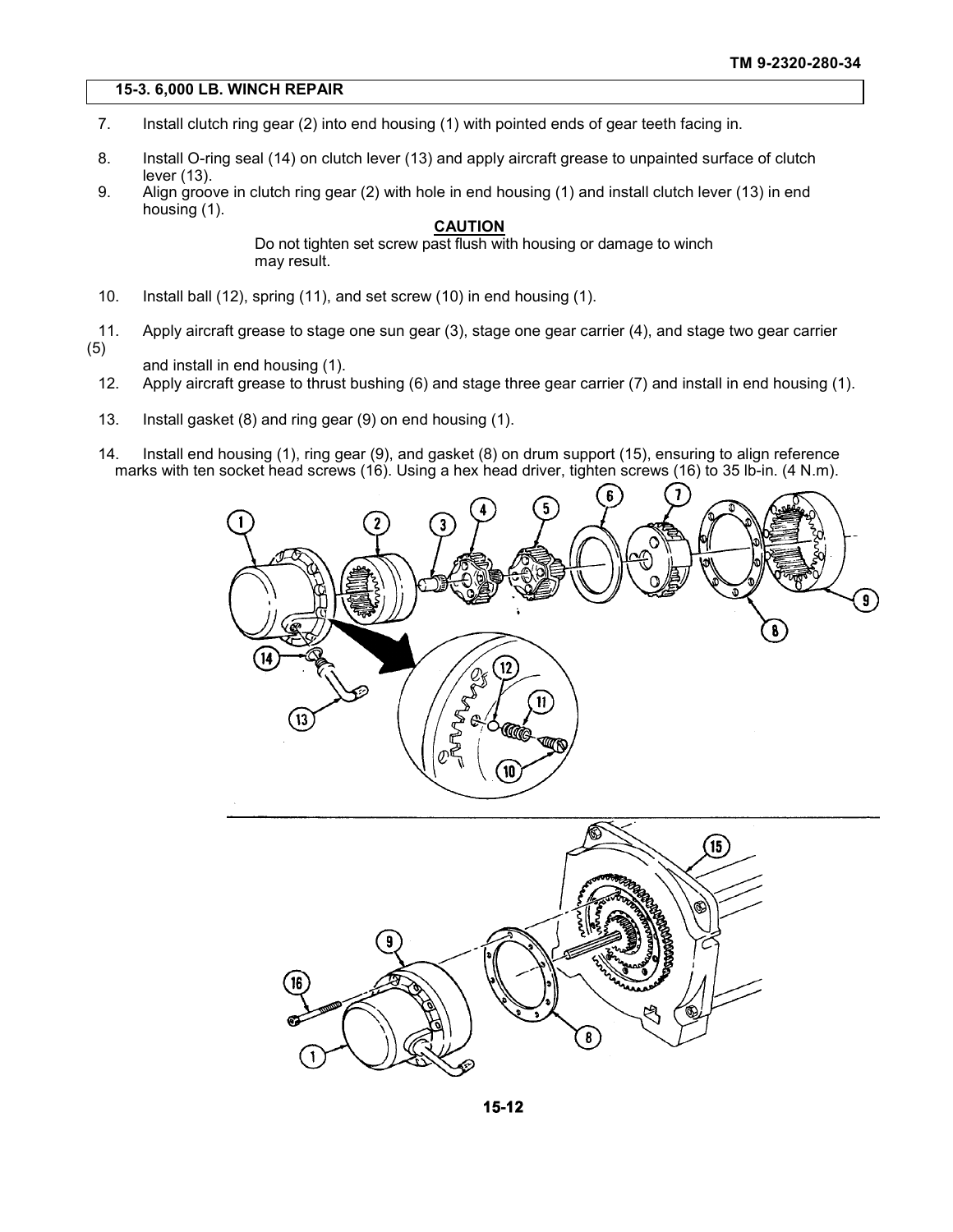- 15. Assemble gasket (8) and coupling (19) on motor (21) and install on drum support (15), ensuring to align reference marks.
- 16. Install motor (21) on drum support (15) with ten socket head screws (20). Using hex head driver, tighten screws (20) to 35 lb-in. (4 N.m).

**NOTE** 

If motor or control have been pre-coated with sealing compound, remove compound from between motor case and control mounting gear contact area. Failure to do so may cause improper grounding of control.

17. Install clamp (18) on motor (21).

18. Install control (17) on motor (21).



 $15 - 13$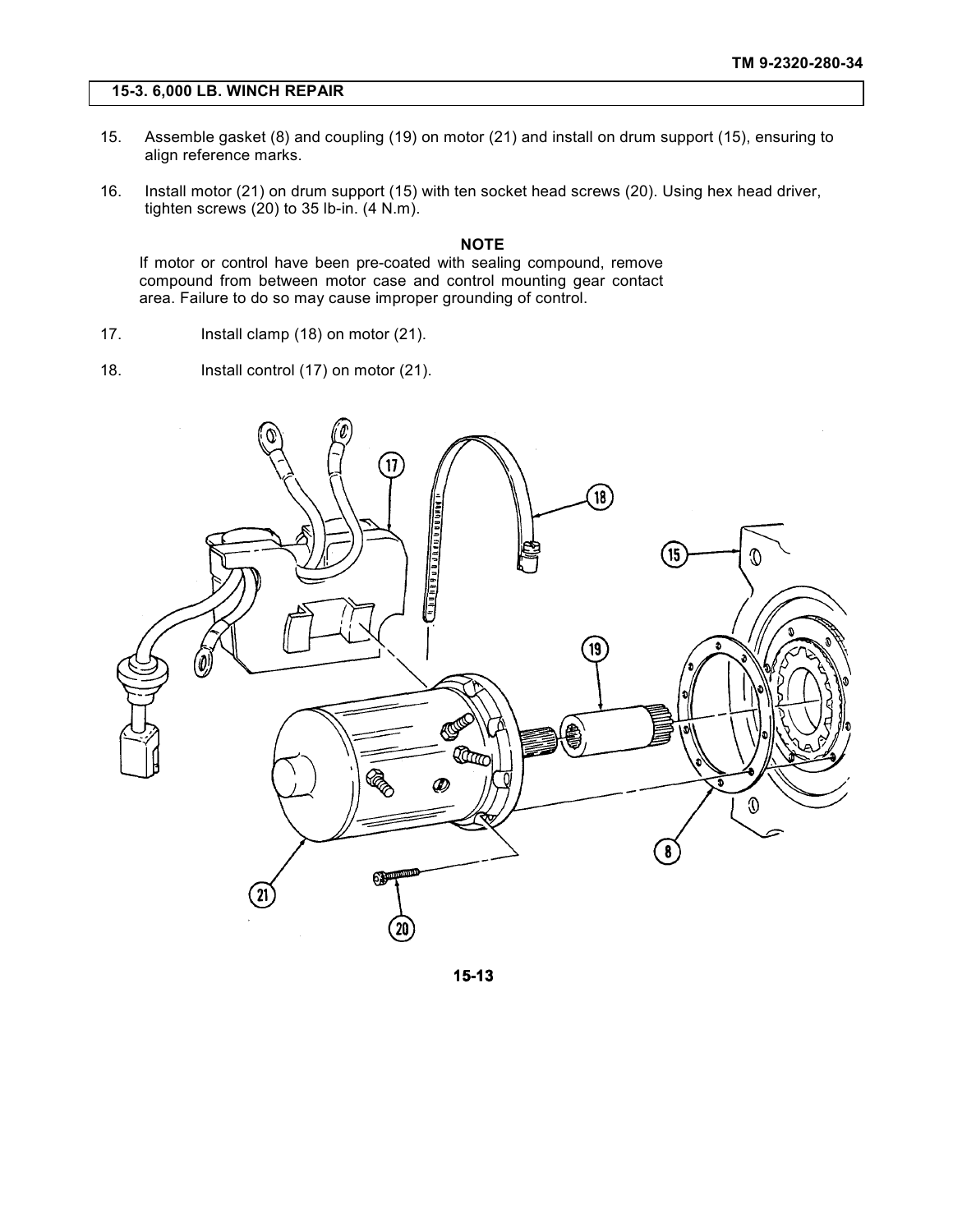- 19. Connect leads (11), (12), and (13) to terminals (18), (15), and (14) with three nuts (10).
- 20. Apply pipe sealant to threads of vent tube fitting (17).
- 21. Install vent tube fitting (17) as shown.
- 22. Install control (6) on motor (9) with clamp (16).
- 23. Connect control connector (7) to motor connector (8).

#### **NOTE**

Lead 6C must be positioned to align with opening in cover.

- 24. Connect lead 6C (5) to control (6) with nut (4).
- 25. Connect lead 7C (1) to motor (9) with lockwasher (2) and capscrew (3).



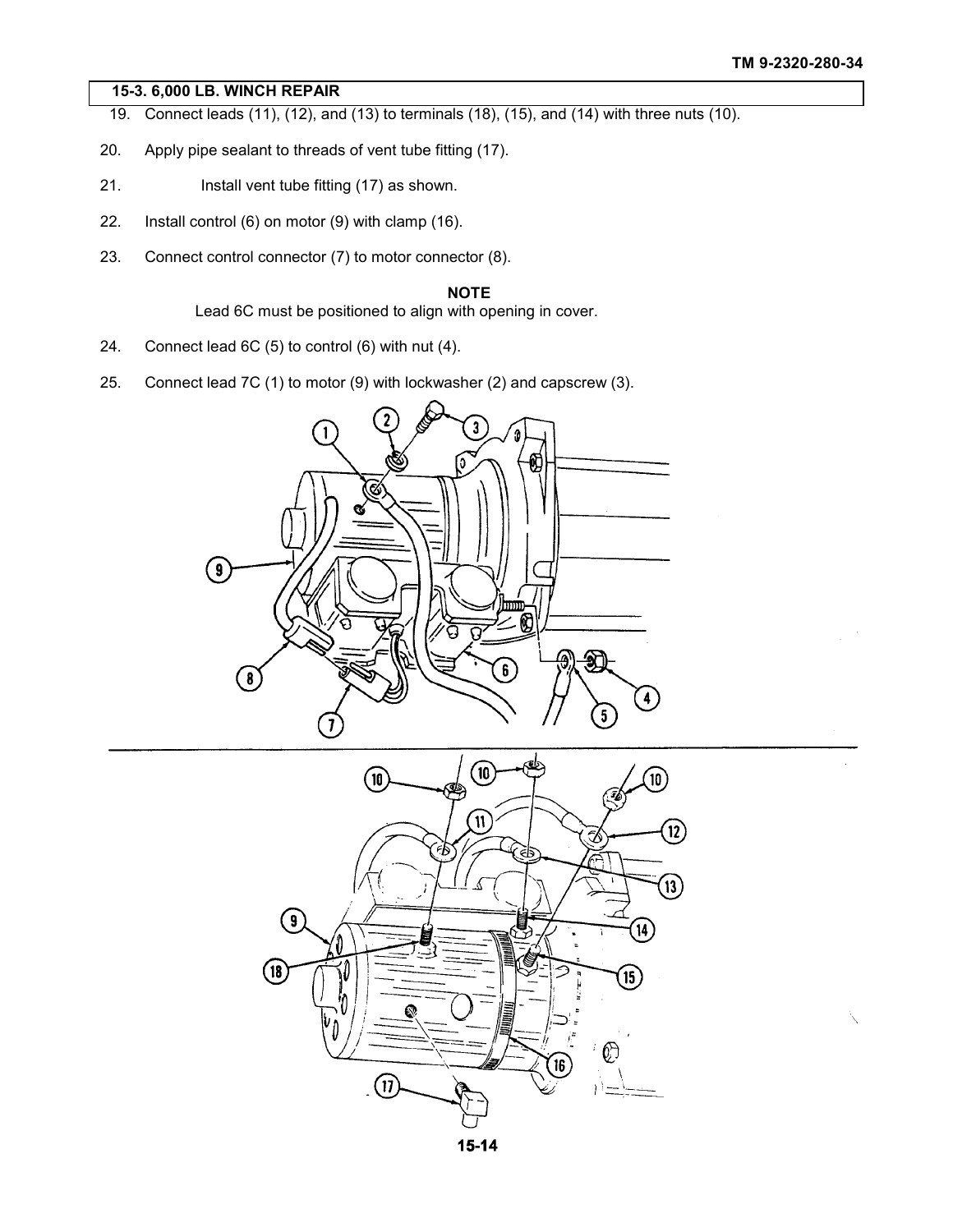- 26. Coat motor (9) end of winch up to drum support (22) with coating compound.
- 27. Install leads 6C (5) and 7C (1) on drum supports (22) with two clamps (23) and screw (19).
- 28. Install cover (21) on control (6) with three screws (20).



**15-15**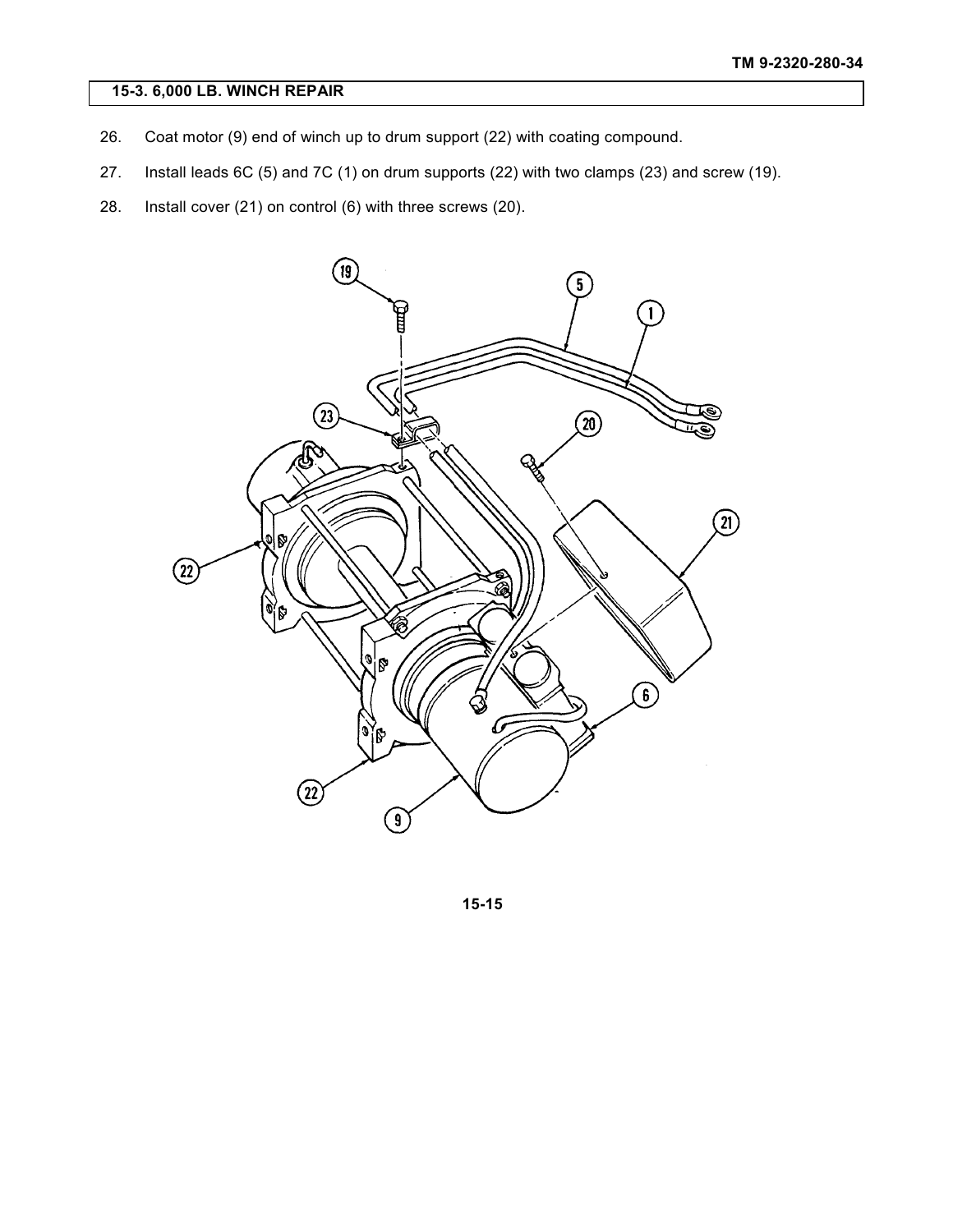|                                                                                                                                                                                                                                                                                                                      |    | TM 9-2320-280-34                                                                                                                                                                                                                           |
|----------------------------------------------------------------------------------------------------------------------------------------------------------------------------------------------------------------------------------------------------------------------------------------------------------------------|----|--------------------------------------------------------------------------------------------------------------------------------------------------------------------------------------------------------------------------------------------|
| This task covers:                                                                                                                                                                                                                                                                                                    |    |                                                                                                                                                                                                                                            |
| a. Disassembly                                                                                                                                                                                                                                                                                                       | c. | Inspection                                                                                                                                                                                                                                 |
| b. Cleaning INITIAL SETUP:                                                                                                                                                                                                                                                                                           | d. | <b>Assembly</b>                                                                                                                                                                                                                            |
| <b>Applicable Models</b><br>M997A2, M 1025A2, M 1035A2, M 1043A2<br>M1045A2, M1097A2                                                                                                                                                                                                                                 |    | <b>Materials/Parts</b><br>Coating compound (Appendix B, Item 11)<br>Lubricating oil (Appendix B, Item 28)<br>Aircraft grease (Appendix B, Item 20)<br>Bushing grease (Appendix B, Item 22)<br>Anaerobic pipe sealant (Appendix B, Item 49) |
| <b>Tools</b><br>General mechanic's tool kit:<br>automotive (Appendix G, Item 1)<br><b>Special Tools</b><br>Hex head driver, 5/32 in. (Appendix G, Item 117) <b>Equipment Condition</b><br>Materials/Parts<br>O-ring seal (Appendix E, Item 102)<br>Gasket (Appendix E, Item 20)<br>Two gaskets (Appendix E, Item 21) |    | <b>Manual References</b><br>TM 9-2320-280-20<br>TM 9-2320-280-24P<br>Winch removed (TM 9-2320-280-20).<br><b>Maintenance Level</b>                                                                                                         |
|                                                                                                                                                                                                                                                                                                                      |    |                                                                                                                                                                                                                                            |

a. **Disassembly** 

Lockwasher (Appendix E, Item 81) Direct support

**NOTE**  Tag leads for assembly.

- 1. Remove two screws (2), clamps (1), and leads 6Sc (3) and 7C (4) from motor end drum support (8) and , gear end drum support (9).
- 2. Remove three screws (5) and motor control cover (6) from control (7).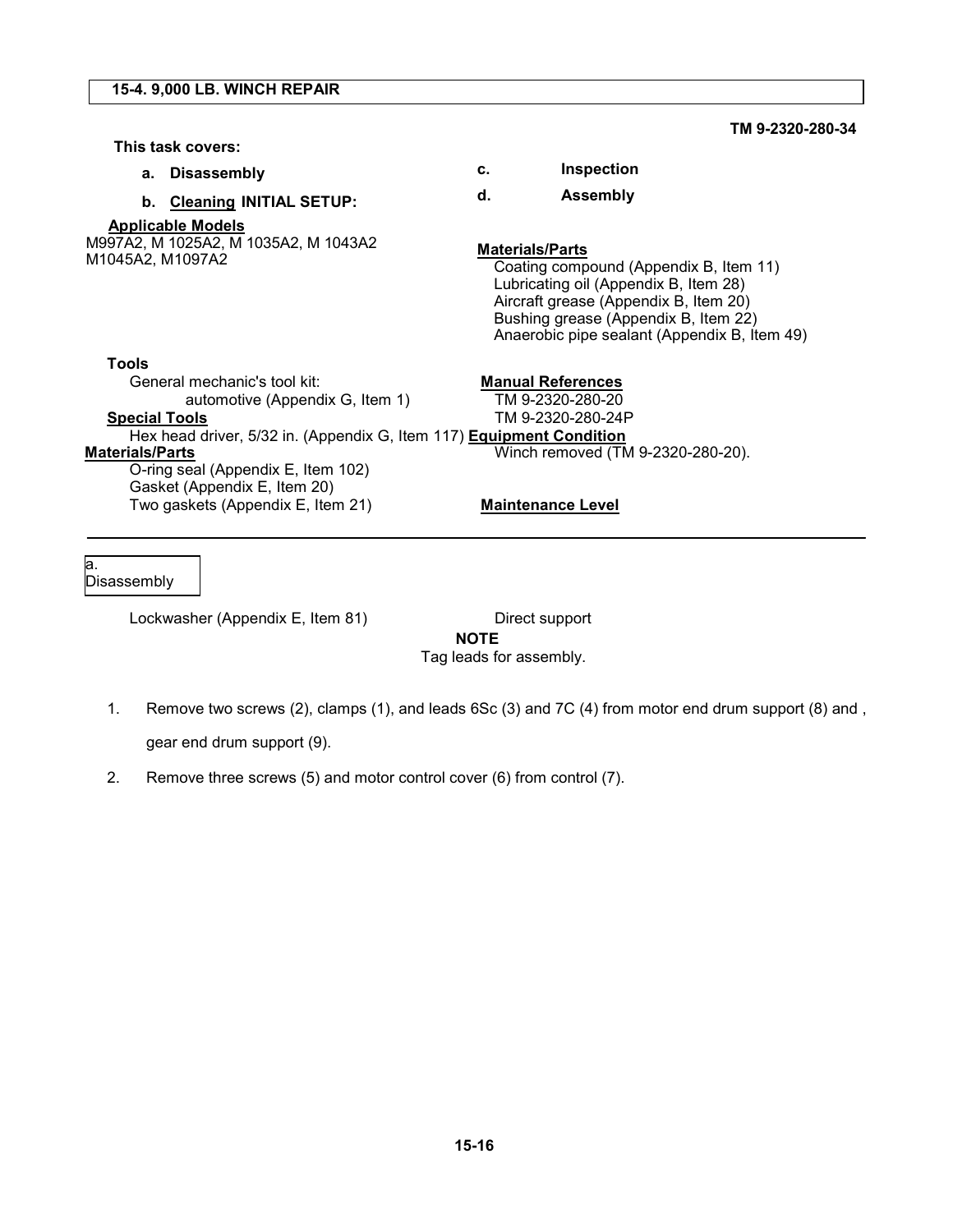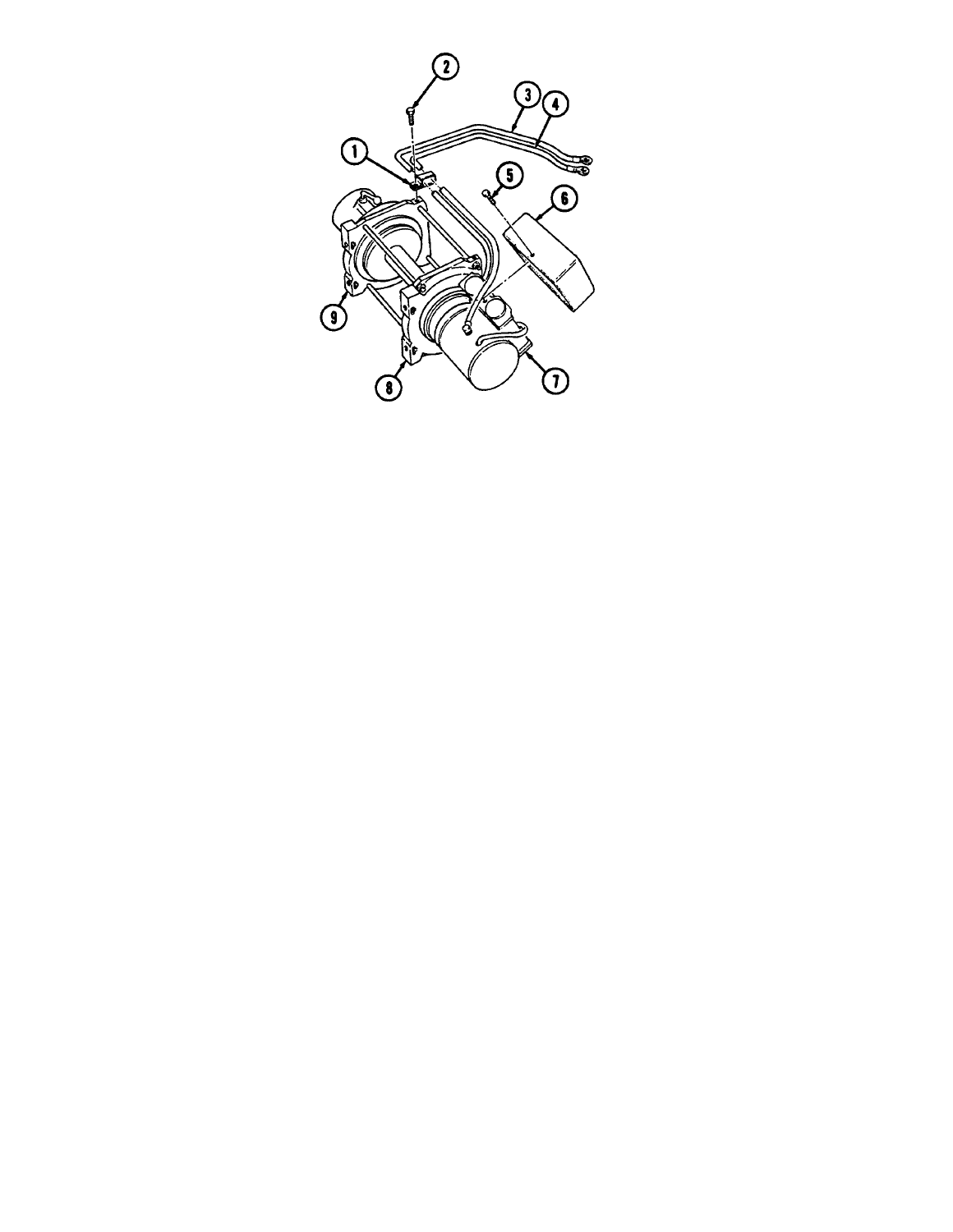**TM 9-2320-280-34** 

# **NOTE**

In order to perform steps 3 through 9, it may be necessary to remove plastic coating from winch.

- 3. Remove nut (14) and lead 6 (15) from control (16).
- 4. Remove capscrew (13), lockwasher (12), and lead 7 (11) from motor (10). Discard lockwasher (12).
- 5. Disconnect motor connector (18) from control connector (17).
- 6. Slide back three rubber boots (19) and remove nuts (21) and control leads (20) from motor (10).
- 7. Remove set screw (22) from motor (10).
- 8. Loosen two clamps (23) and remove control (16) from motor (10).<br>9. Remove clamps (23) from motor (10).
- Remove clamps (23) from motor (10).



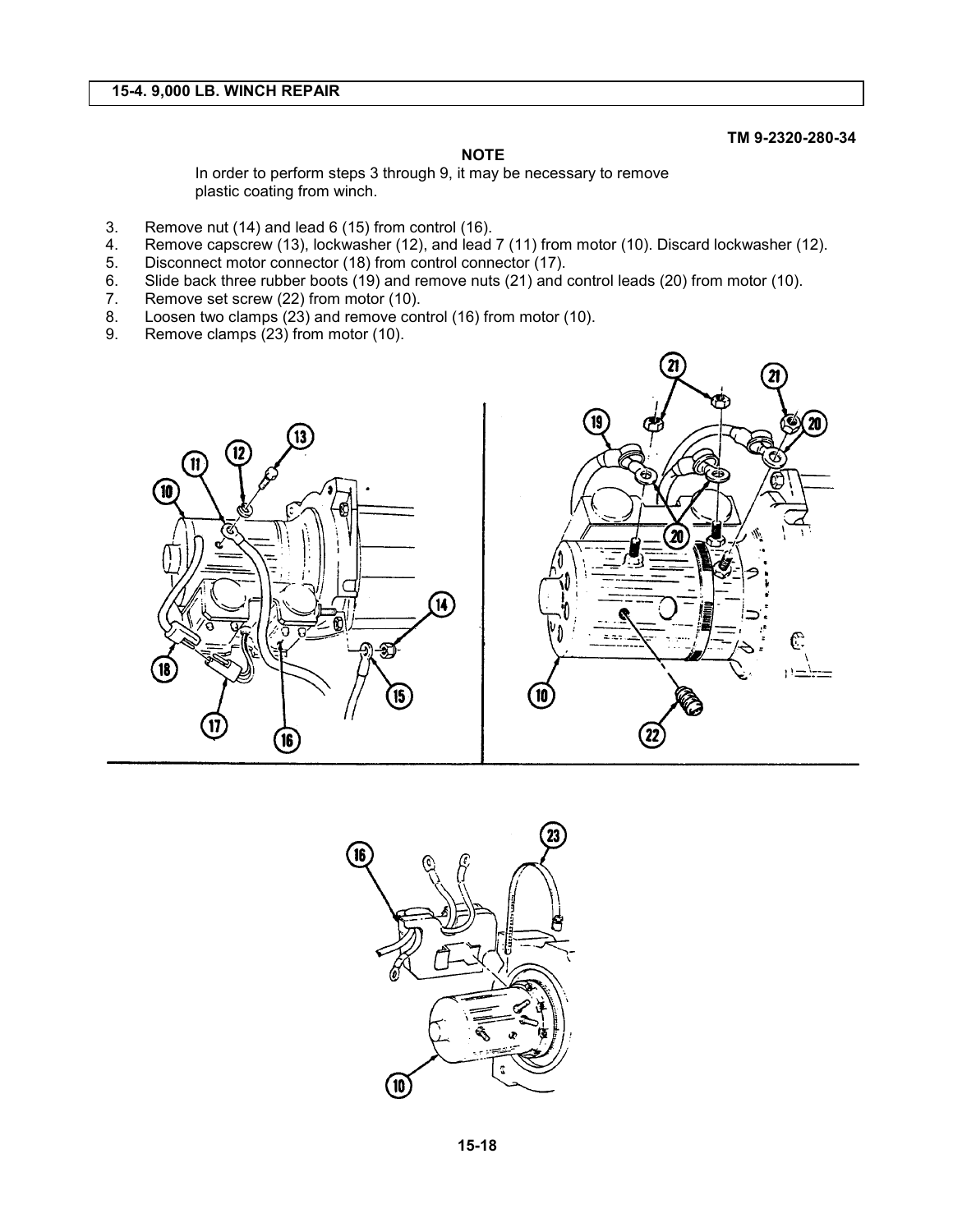- 10. Mark motor end drum support (2) and gear end drum support (4) for assembly.
- 11. Remove six capscrews (5) and three tie rods (6) from motor end drum support (2) and gear end drum support (4).
- 12. Place winch on end with motor end up and remove ten hex head screws (1) and motor (10) from motor end drum support (2).
- 13. Remove gasket (9) and motor end drum support (2) from drum assembly (3). Discard gasket (8).
- 14. Remove motor shaft coupling (8) and input shaft (7) from drum assembly (3).
- 15. Remove drum assembly (3) from gear end drum support (4).
- 16. Remove two nylon thrust washers (11) from drum assembly (3).
- 17. Push brake (13) through open end of drum assembly (3) and remove thrust washer (12).
- 18. Remove drive shaft (15) from gear housing (17).
- 19 Turn gear housing (17) over with gear end drum support (4) down and remove ten hex head screws (18) and gear housing (17) from output ring gear (16). 20. Remove gasket (14) from output ring gear (16). Discard gasket (14).



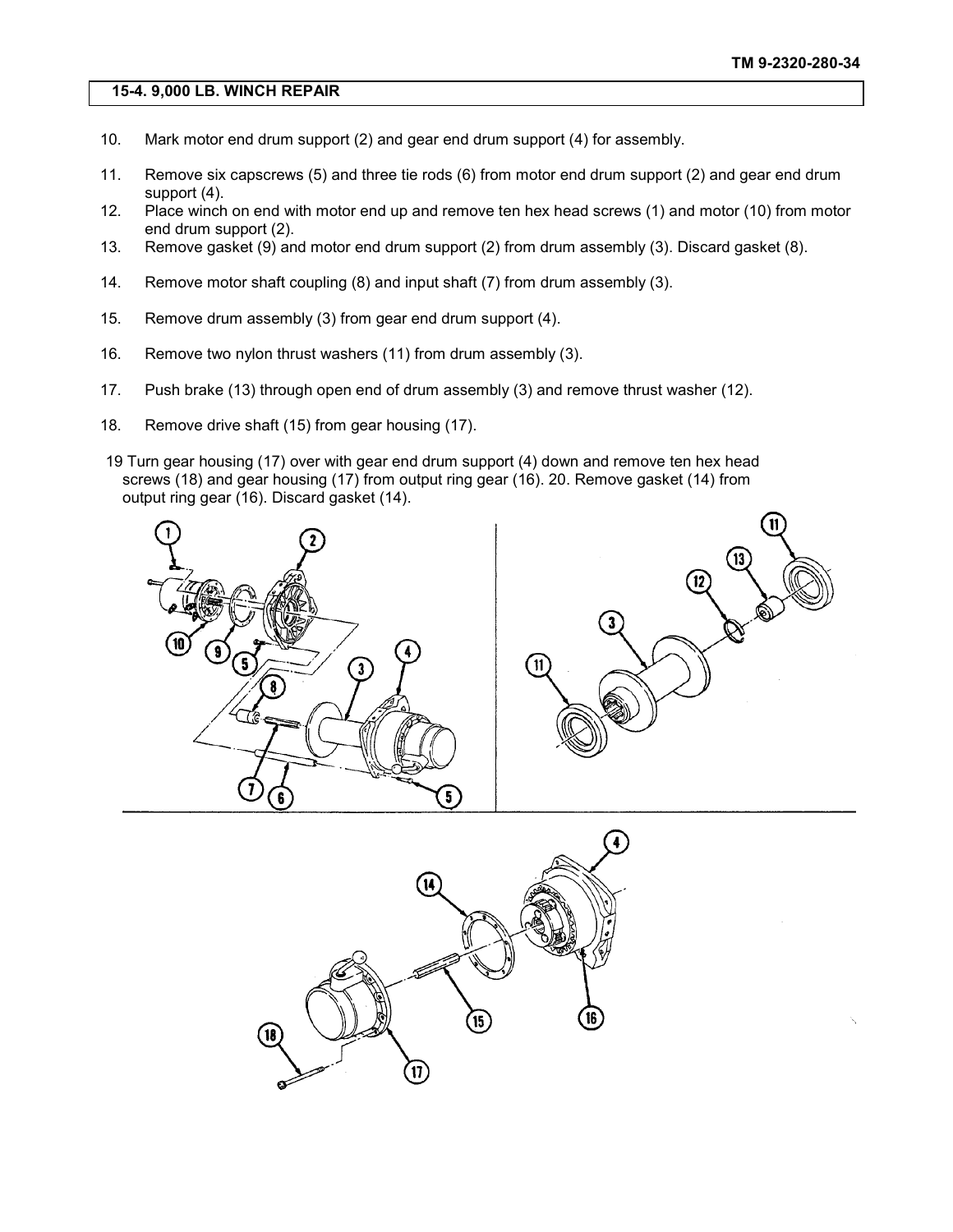- 21. Remove detent spacer (23), spring (22), and detent ball (21) from gear housing (17).
- 22. Remove clutch lever (20) and O-ring seal (19) from gear housing (17). Discard O-ring seal (19).
- 23. Remove two retaining rings (27) from gear housing (17).

#### **NOTE**

Intermediate ring gear will come out with 85-87 steel balls. Be careful to catch all 85-87 steel balls.

- 24. Remove intermediate ring gear (26) and 85-87 steel balls (28) from gear housing (17).
- 25. Remove input sun gear (25) and input gear carrier (24) from gear housing (17).
- 26. Remove intermediate gear carrier (29), output gear carrier (30), and output ring gear (16) from gear end drum support (4).
- 27. Remove gasket (31) from gear end drum support (4). Discard gasket (31).





b. Cleaning

### **CAUTION**

Do not clean brake assembly or damage to equipment may result. Clean all winch components in accordance with para. 2-13.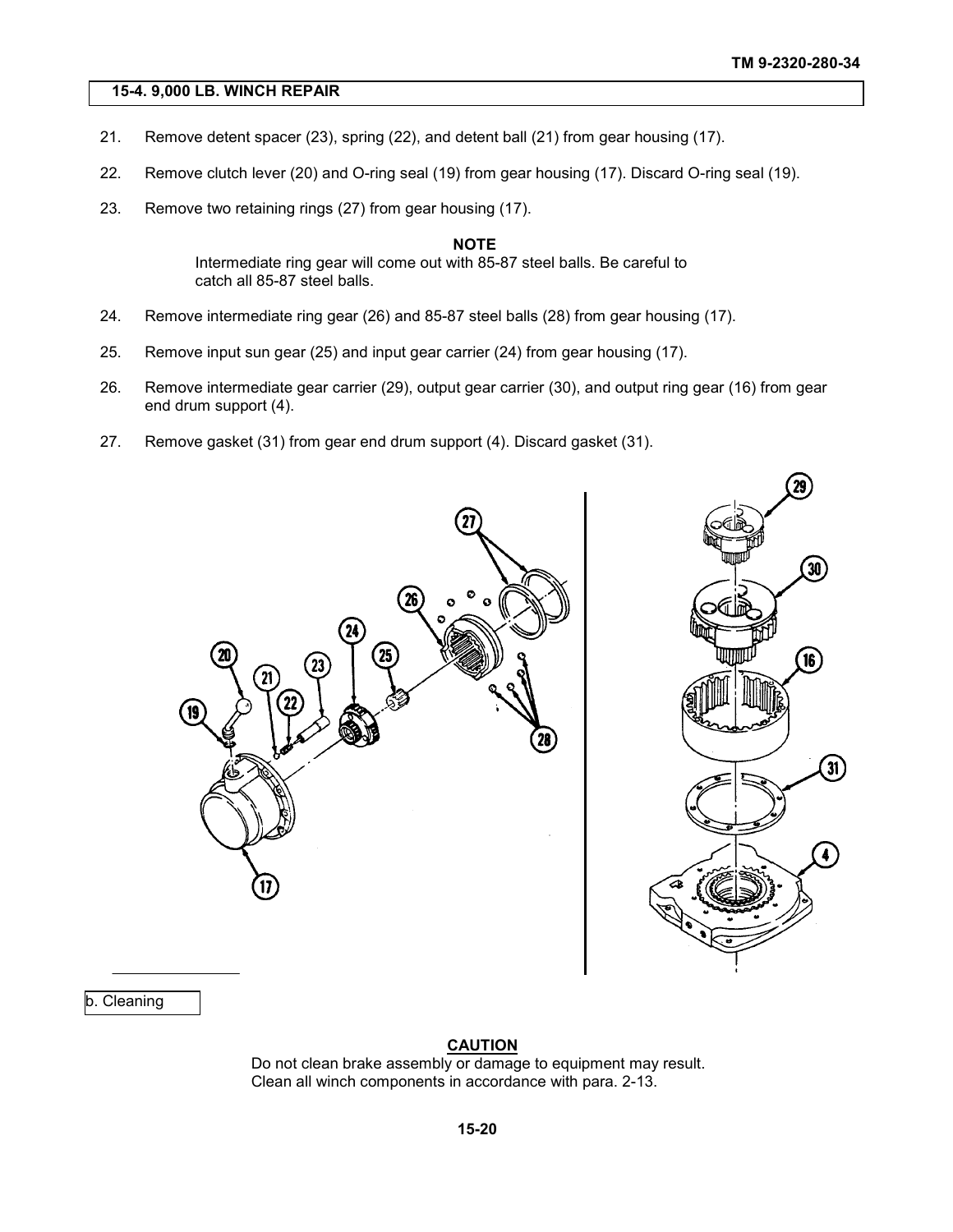### c. I nspection

# **NOTE**

For general inspection instructions, refer to para. 2-14.

- 1. Inspect drum (6) for damage to splined end (10), flanges (8), and tube (9). Replace if damaged.
- 2. Inspect gear end drum support (5) and motor end drum support (7) for damage. Replace if damaged.
- 3. Inspect gear housing (11) for damage. Replace if damaged.
- 4. Inspect thrust plate (2) for damage or wear. Replace if damaged or worn. Apply grease on thrust plate (2)
	- for assembly.

5. Inspect gear teeth and machined surfaces of intermediate ring gear (3) for damage. Replace if damaged.

- 6. Inspect clutch lever (1) and drive shaft (4) for damage. Replace if damaged.
- 7. Inspect gear teeth, splines, and machined surfaces of output ring gear (12), output gear carrier (13), intermediate gear carrier (14), input gear carrier (16), and input sun gear (15) for damage. Replace any damaged parts.
- 8. Inspect brake assembly (25) for damage. Replace if damaged.

9. Inspect motor (24), spline (22), mating surface (21), and terminals (23) for damage. Replace if damaged.

- 10. Inspect cover (17) for damage. Replace if damaged.
- 11. Inspect control (19) for damaged leads (18), breaks in plastic coating, and damaged mounting base (20).
	- Replace control (19) if damaged or repair plastic coating.
	- 12. Inspect three thrust washers (26) and (27), two retaining rings (28) and detent spacer (29) for damage.

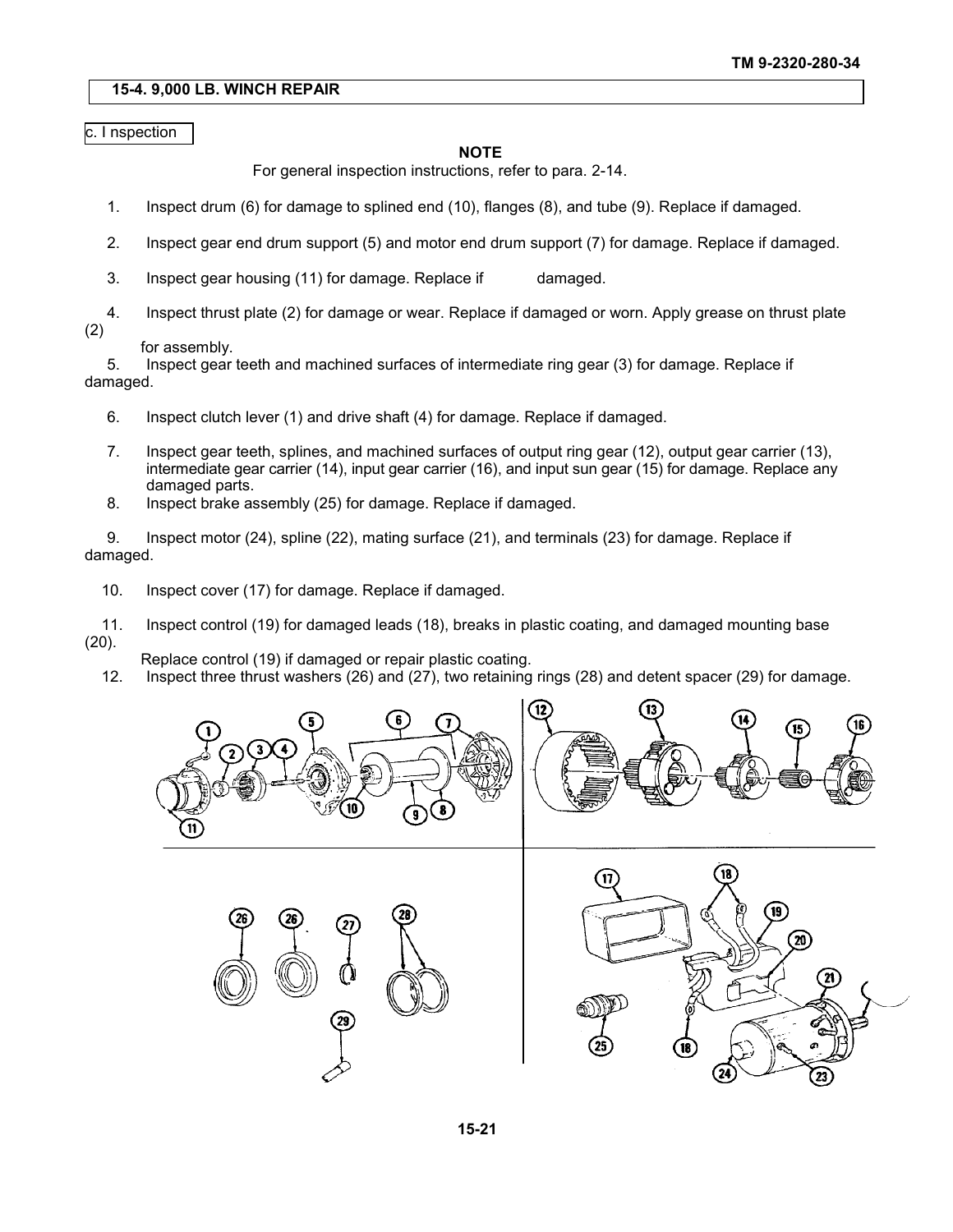Replace if damaged.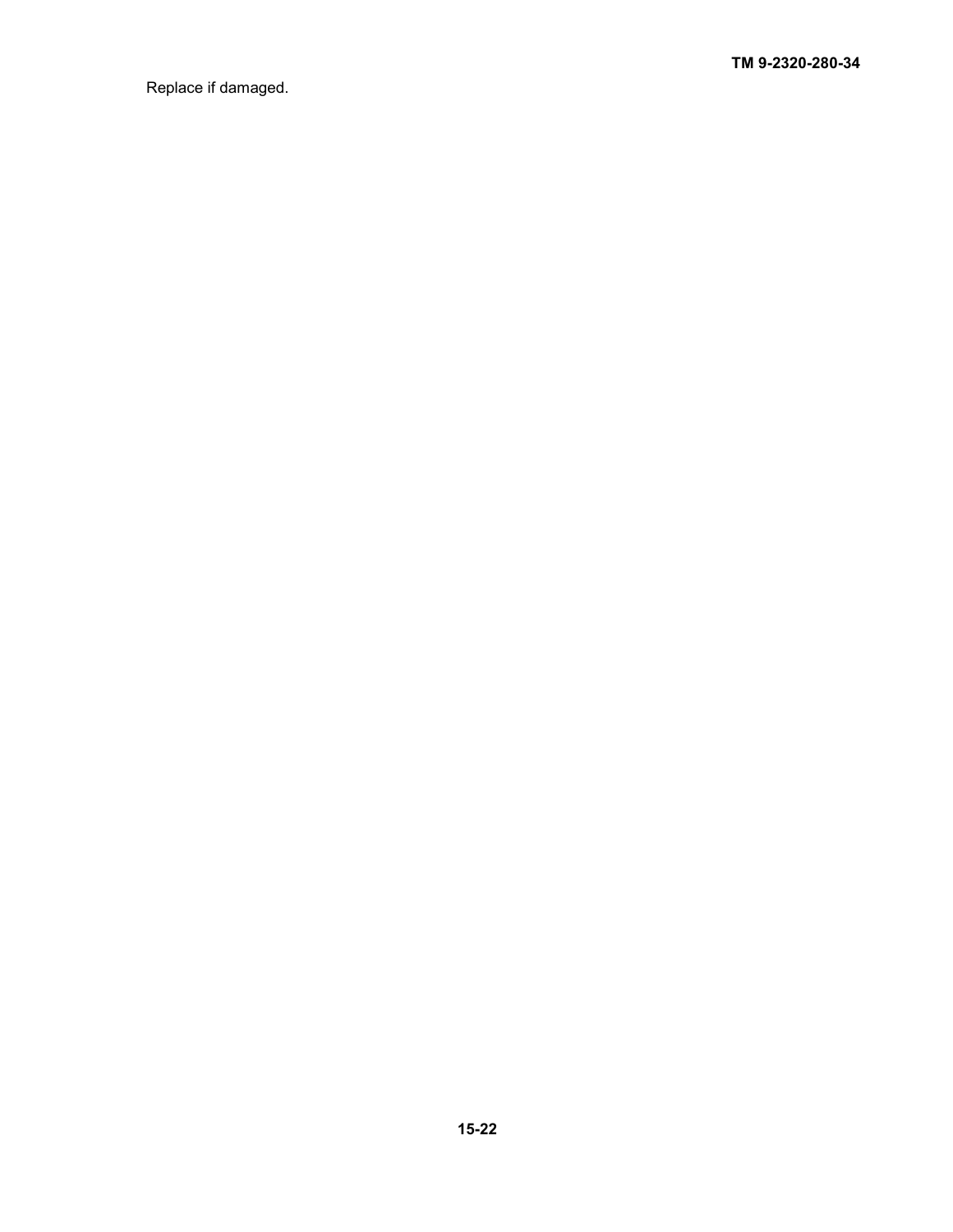d. Assembly

# **15-4. 9,000 LB. WINCH REPAIR**

Position 85-87 steel balls (34) in groove of intermediate ring gear (3) and install intermediate ring gear (3) in gear housing (11).

# **NOTE**

Openings in retaining rings should be opposite of each other and 90 degrees from clutch lever.

- 2. Install two retaining rings (28) in gear housing (11).
- 3. Apply light oil to steel balls (34) through the clutch lever hole (30).

4. Apply grease to clutch lever hole (30) and install O-ring seal (31) and clutch lever (1) in gear housing (11).

5. Install detent ball (32), spring (33), and detent spacer (29) in gear housing (11).

6. Apply aircraft grease to output ring gear (12), intermediate gear carrier (14), and output gear carrier (13) and input gear carrier (16).

7. Install input sun gear (15) and input gear carrier (16) in gear housing (11).

### **NOTE**  Be sure ring gear engages in gear housing.

- 8. Install gasket (35) and output ring gear (12) on gear housing (11).
- 9. Install intermediate gear carrier (14) on gear housing (1).



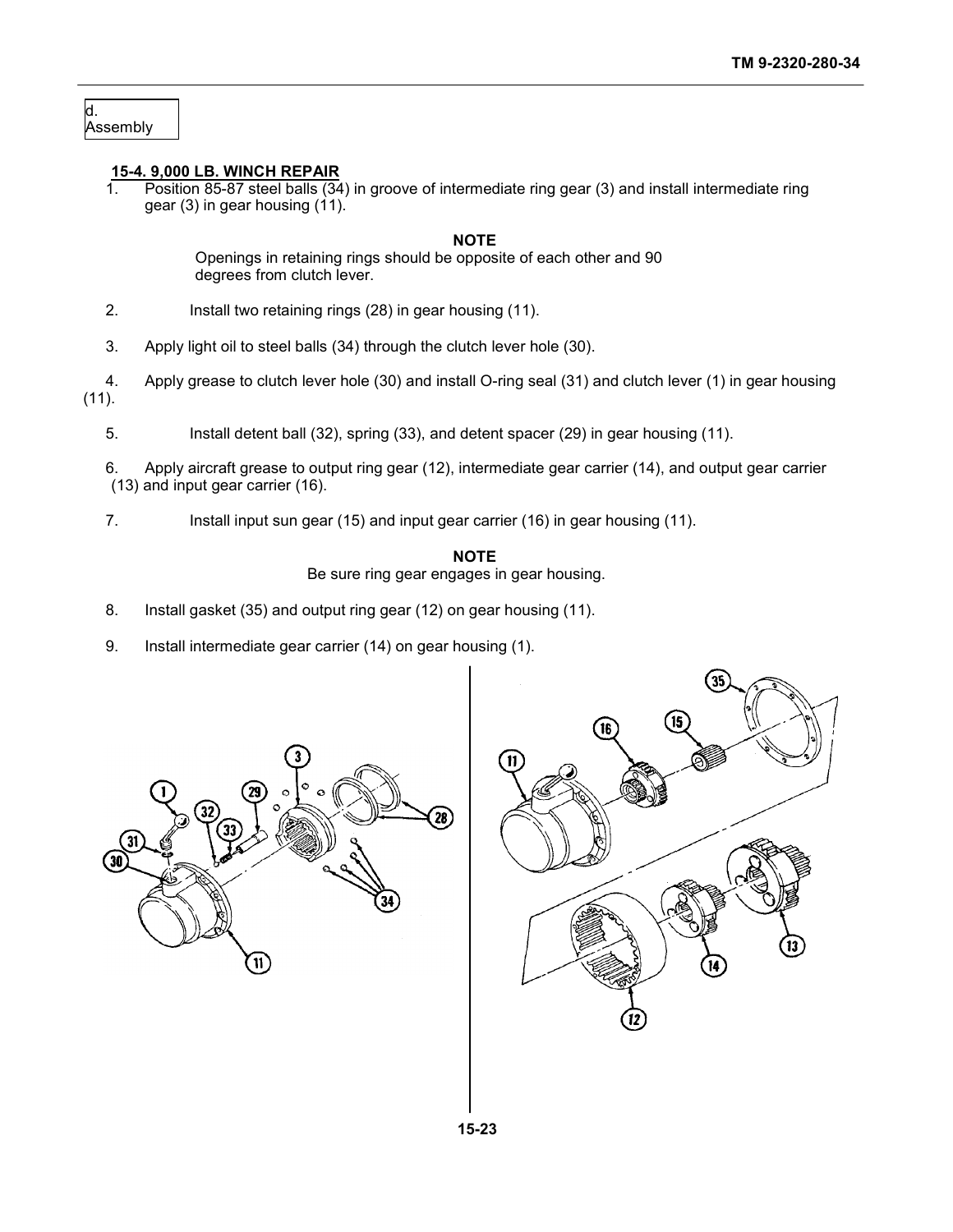10. Install output gear carrier (13) on input gear carrier (16).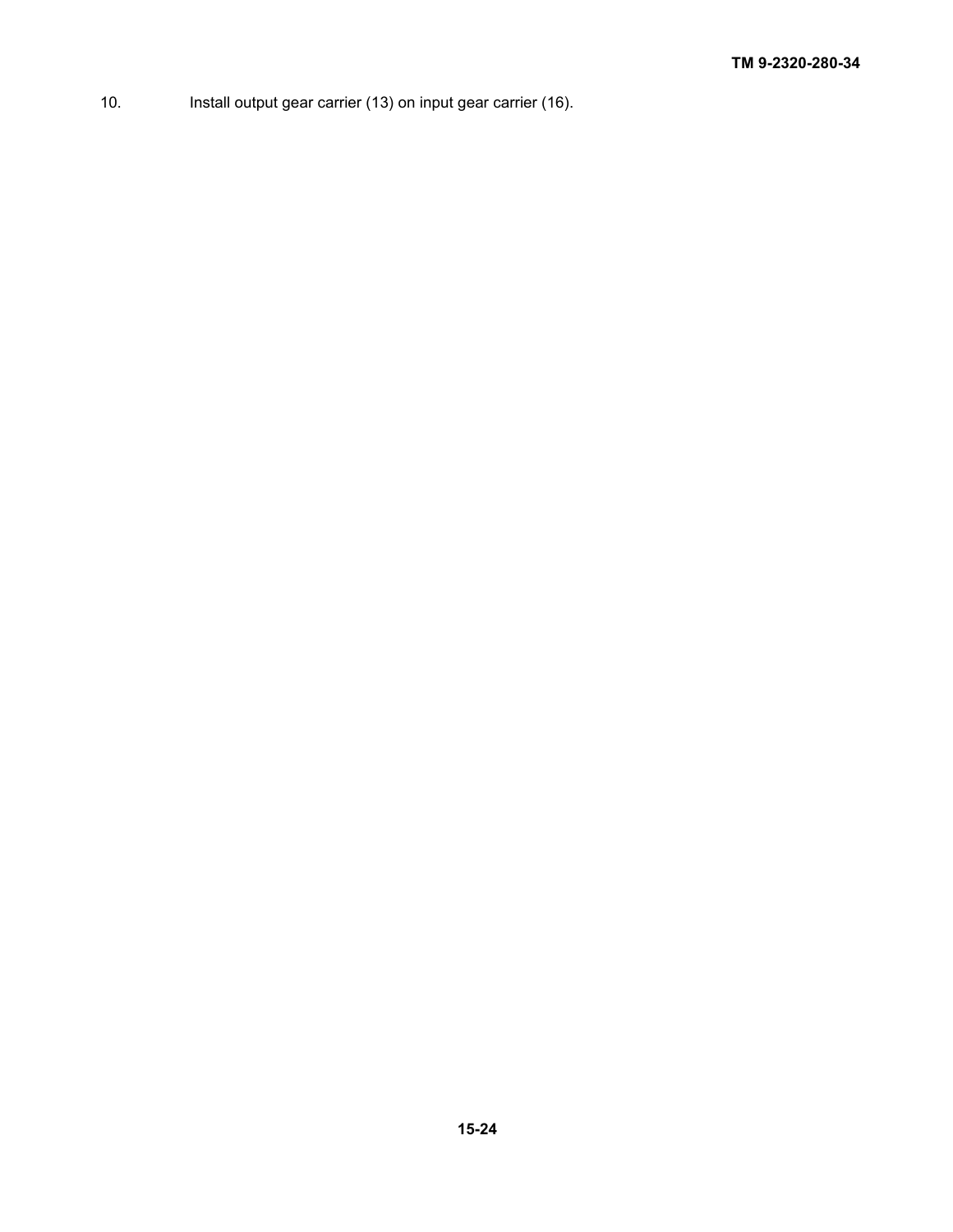11. Install gasket (2) on output ring gear (4).

#### **NOTE**

Ensure spline on drum support engages in output ring gear.

- 12. Install gear end drum support (3) on output ring gear (4).
- 13. Install gear housing (6) on gear end drum support (3) with ten hex head screws (5). Tighten hex head screws (5) to 100 lb-in. (11.3 N-m).
- 14. Turn gear housing (6) over with gear end drum support (3) facing up.
- 15. Install drive shaft (1) in output ring gear (4).
- 16. Apply grease to drum (8) and brake (10) and install thrust washer (9).
- 17. With drum horizontal, install brake (10) into drum (8).
- 18. Install two nylon thrust washers (7) on drum (8).
- 19. Install drum assembly (16) on gear end drum support (3). Rotate drum assembly (16) as needed to engage drive shaft (1) and brake (10).
- 20. Install input shaft (18) and motor shaft coupling (19) in drum assembly (16).
- 21. Install motor end drum support (13) on drum assembly (16).
- 22. Install gasket (12) on motor (21) and motor end drum support (13) ensuring to engage motor shaft (20) into motor shaft coupling (19).
- 23. Install ten hex head screws (11) on motor (21) and motor end drum support (13). Tighten hex head screws (11)

to 35 lb in. (47 N m).

24. Install three tie rods (17) between motor end drum supports (13) and gear end drum support (3) with six capscrews (14). Tighten capscrews (14) to 18 lb-ft (24 N.m).





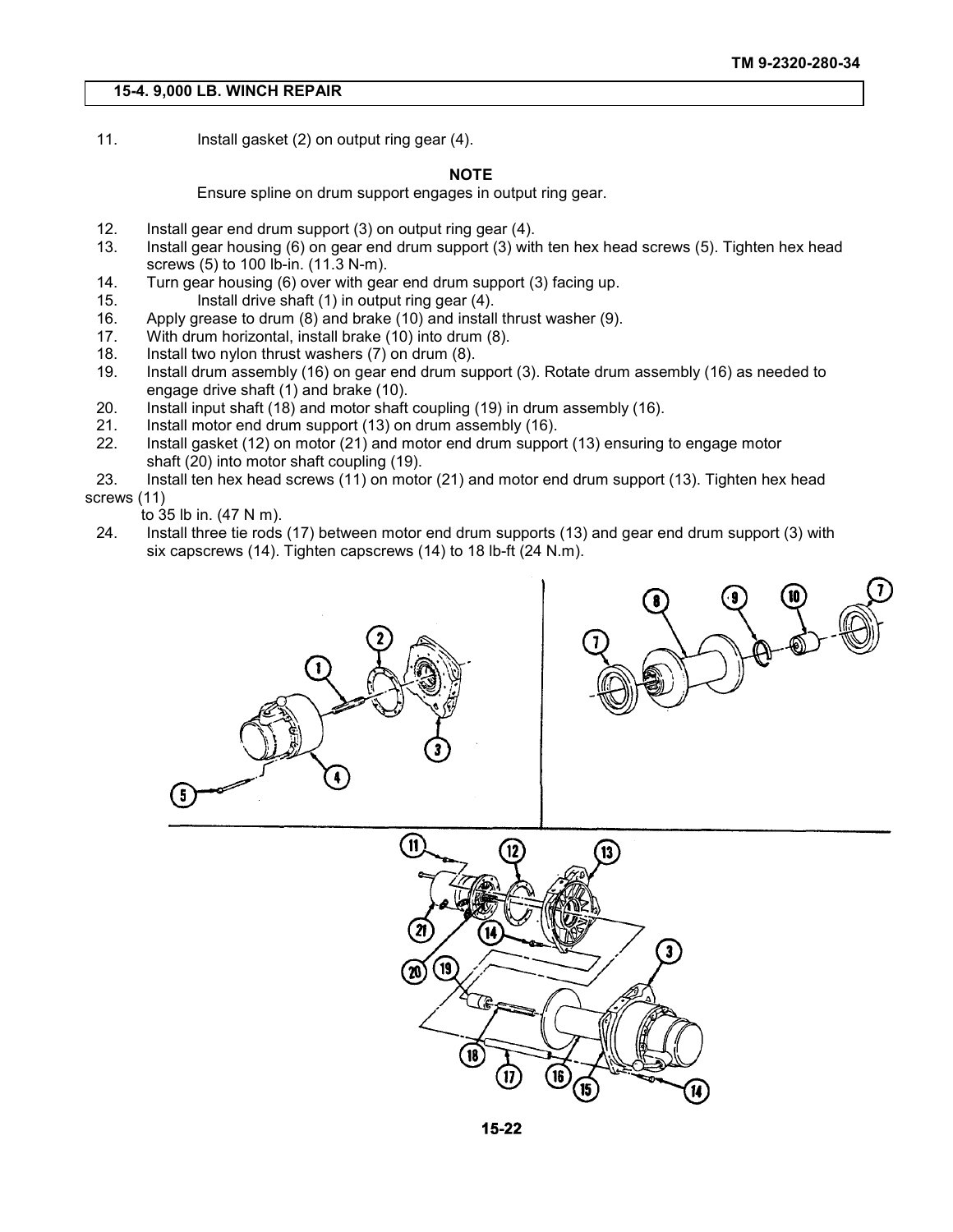# **TM 9-2320-280-34**

If motor or control have been pre-coated with sealing compound, remove compound from between motor case and control mounting gear contact

**NOTE** 

area. Failure to do so may cause improper grounding of control.

- 25. Install two clamps (24) on motor (21).26.
- 26. Install control (22) on motor (21) and tighten two clamps (24).<br>27. Connect three leads (23) to terminals (27) with nuts (26) and s
- 27. Connect three leads (23) to terminals (27) with nuts (26) and slide rubber boots (25) over nuts (26).<br>28. Apply pipe sealant to threads of set screw (28) and install on motor (21).
- Apply pipe sealant to threads of set screw (28) and install on motor (21).
- 29. Connect control connector (35) to motor connector (36).<br>30. Connect lead 6 (34) to control (22) with nut (33).
- 30. Connect lead 6 (34) to control (22) with nut (33).<br>31. Connect lead 7 (29) to motor (21) with lockwashe
- Connect lead  $7$  (29) to motor (21) with lockwasher (30) and capscrew (31).